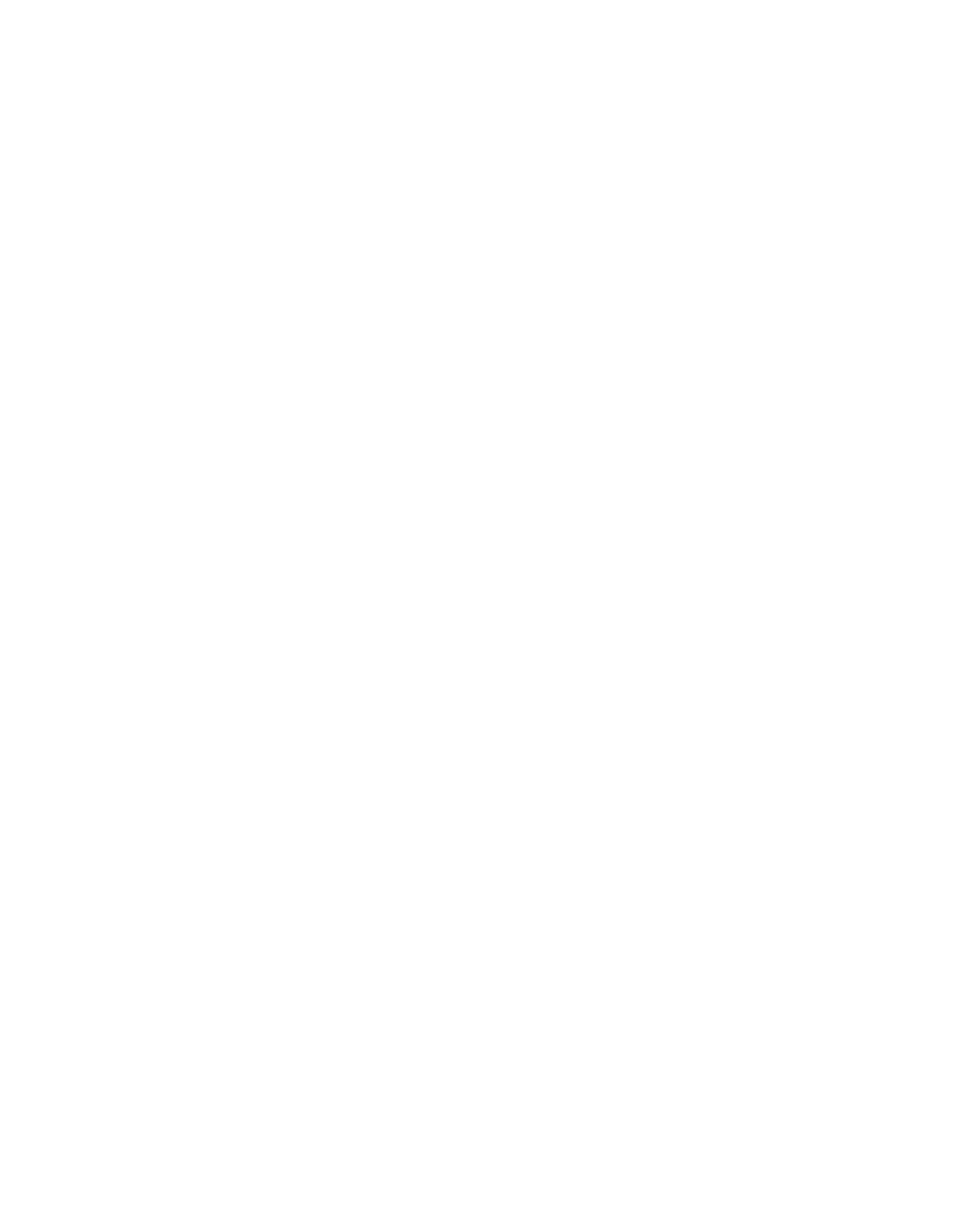# **AHERA Asbestos Management Plan Self-Audit Checklist for Designated Persons**

#### **Table of Contents**

|                   | Page |
|-------------------|------|
| <b>Overview</b>   |      |
|                   |      |
| <b>Checklist</b>  |      |
|                   |      |
|                   |      |
|                   |      |
|                   |      |
|                   |      |
|                   |      |
| <b>Appendices</b> |      |
|                   |      |
|                   |      |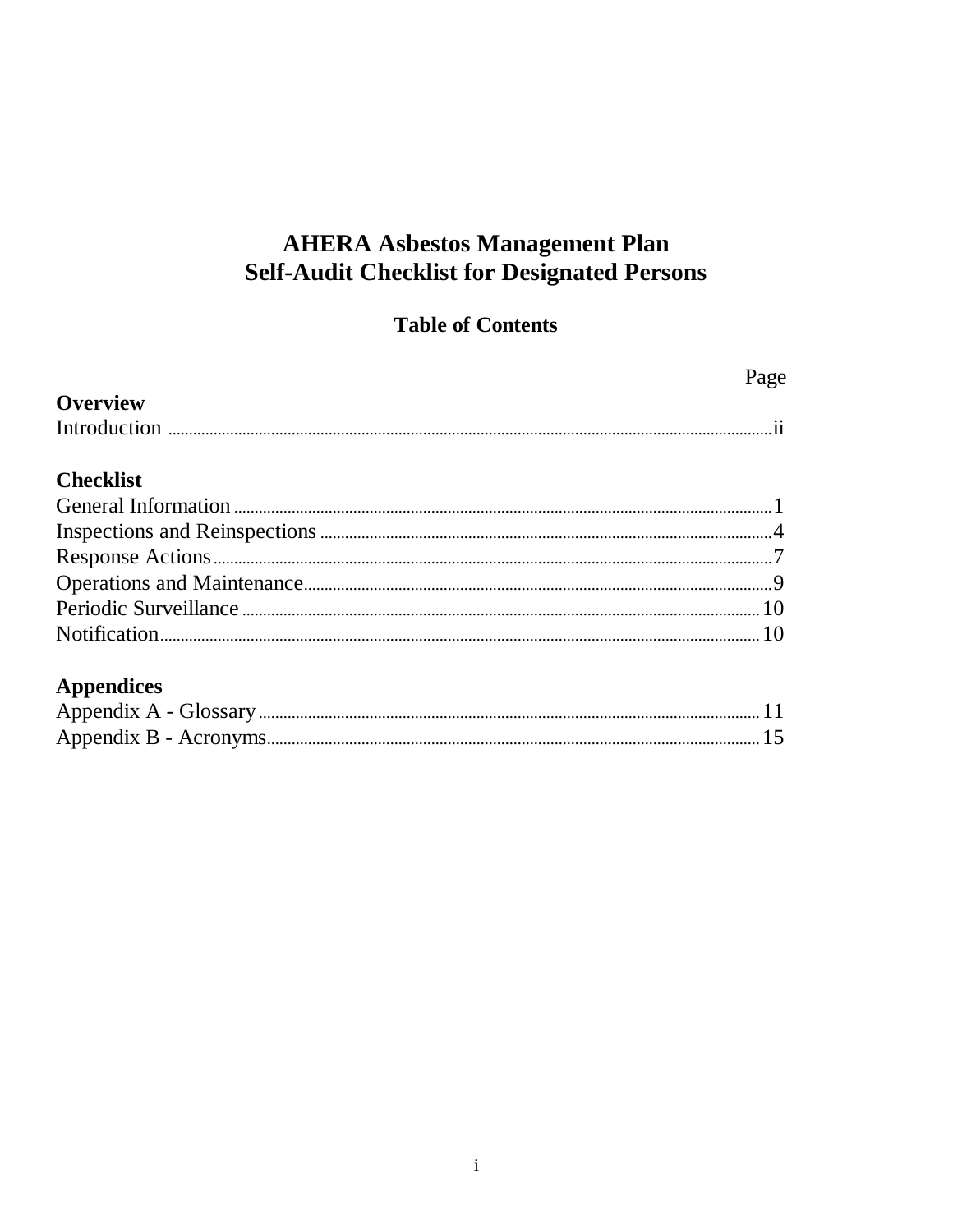#### **Introduction**

Under the Asbestos Hazard Emergency Response Act (AHERA) of 1986, EPA published on October 30, 1987 the Asbestos-Containing Materials in Schools rule (hereinafter referred to as the AHERA rule), 40 CFR Part 763, Subpart E. The AHERA rule became effective on December 14, 1987 and applies to all non-profit elementary and secondary schools nationwide, both public and private. Local Education Agencies (LEAs) are responsible for ensuring compliance with the AHERA rule and are required, among other things, to develop and maintain an up-to-date Asbestos Management Plan (AMP), conduct training, inspections and sampling related to asbestos, manage asbestos properly and provide yearly notification to parents, teachers and employee organizations about the AMP and any asbestos-related activities.

LEAs are also responsible for designating a contact person known as the Designated Person (DP) to oversee asbestos-related activities in the school and ensure that the AHERA responsibilities of the LEA are met. The quality of a school's asbestos program depends heavily upon the dedication and work of the DP with the support of the LEA. The LEA and the DP work together to ensure that each school is in compliance with federal, state and local asbestos regulations and that there are no uncontrolled releases of asbestos fibers in the school which could pose a health threat to children and school workers.

Even though the AHERA rule has been in place for years, EPA and the states have found that compliance issues remain, particularly in the area of schools maintaining and updating their AMPs to reflect current reinspection information, operation and maintenance activities, periodic surveillance and response/post-response actions. An up-to-date compliant AMP is key to the success of a school's asbestos program and the protection of children's and school workers' health. In order to enhance compliance, EPA Region 2 has developed this "AHERA" Asbestos Management Plan Self-Audit Checklist for Designated Persons" and a companion guidance document, a "Model AHERA Asbestos Management Plan for Local Education Agencies." It is recommended that the Checklist be reviewed first in order to quickly identify any potential deficiencies in the schools's AMP.

This AHERA Asbestos Management Plan Self Audit Checklist for Designated Persons is designed to help the DP determine whether or not the school has an up-to-date compliant AMP. The Checklist is divided into six sections: General Information, Inspections and Reinspections, Response Actions, Operations and Maintenance, Periodic Surveillance and Notification. Each section of the Checklist contains questions to guide the DP through a detailed compliance assessment of the school's AMP with check boxes for Yes, No or Not Applicable. Supporting regulatory citations are provided on the Checklist along with spaces for the DP to make notes. Following the Checklist is a Glossary and a list of Acronyms.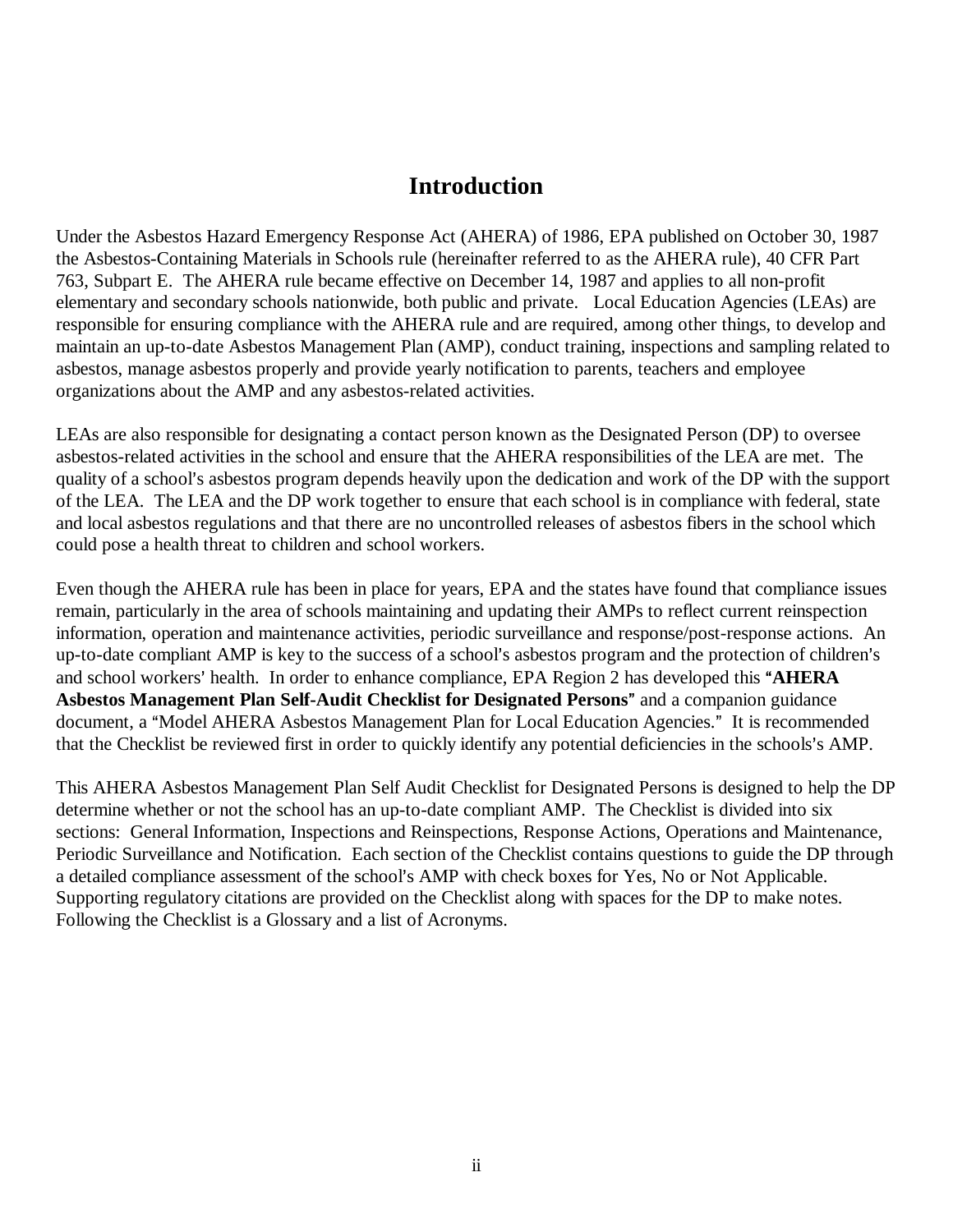The companion guidance document, a Model AHERA Asbestos Management Plan for Local Education Agencies, provides step-by-step instructions for developing an AMP utilizing a suggested standardized format. This document contains suggested forms for including in the school's AMP and tracks the format of the Checklist: General Information, Inspections and Reinspections, Response Actions, Operations and Maintenance, Periodic Surveillance and Notification. Following the forms is a Glossary and a list of Acronyms. For convenience, tips are included in the Checklist which note the corresponding suggested forms that should be completed in the Model AHERA AMP.

Please note that the EPA Region 2 Model AMP forms and Checklist are not a substitute for the applicable legal requirements, are not regulations themselves, and are not required to be used/completed under AHERA. Rather, they are provided by EPA as guidance to enhance schools' compliance with EPA AHERA regulations regarding the required documentation that must be included in the AMP. These documents do not impose legally binding requirements on any party, including EPA, states, or the regulated community, and are not intended and cannot be relied upon to create any rights, substantive or procedural, enforceable by any party in litigation with the United States. Please contact your state asbestos coordinator for information on any applicable state regulations/AMP forms.

If you have any questions on these guidance documents, please call Deborah Craig, EPA Region 2 Asbestos Outreach Coordinator, at (212) 637-3521 or e-mail her at craig.deborah@epa.gov. These guidance documents are available on the EPA website at http://www.epa.gov/asbestos/pubs/asbestos\_in\_schools.html. For additional asbestos information, please contact the EPA Region 2 Asbestos Coordinator Gaetano LaVigna by phone at (212) 637- 4069 or by e-mail at lavigna.gaetano@epa.gov. The EPA Region 2 Caribbean Asbestos Contact is Carlos M. Rivera and he can be reached by phone at (787) 977-5846 or by e-mail at rivera.carlos@epa.gov.

For any additional asbestos information, please contact your state/EPA asbestos coordinator or call EPA's Toxic Substances Control Act (TSCA) Hotline at (202) 554-1404 or the EPA Asbestos Ombudsman at (800) 368- 5888, or visit EPA's website at http://www.epa.gov/asbestos/pubs/asbestos\_in\_schools.html. A list of state/EPA asbestos coordinators is provided on the EPA website.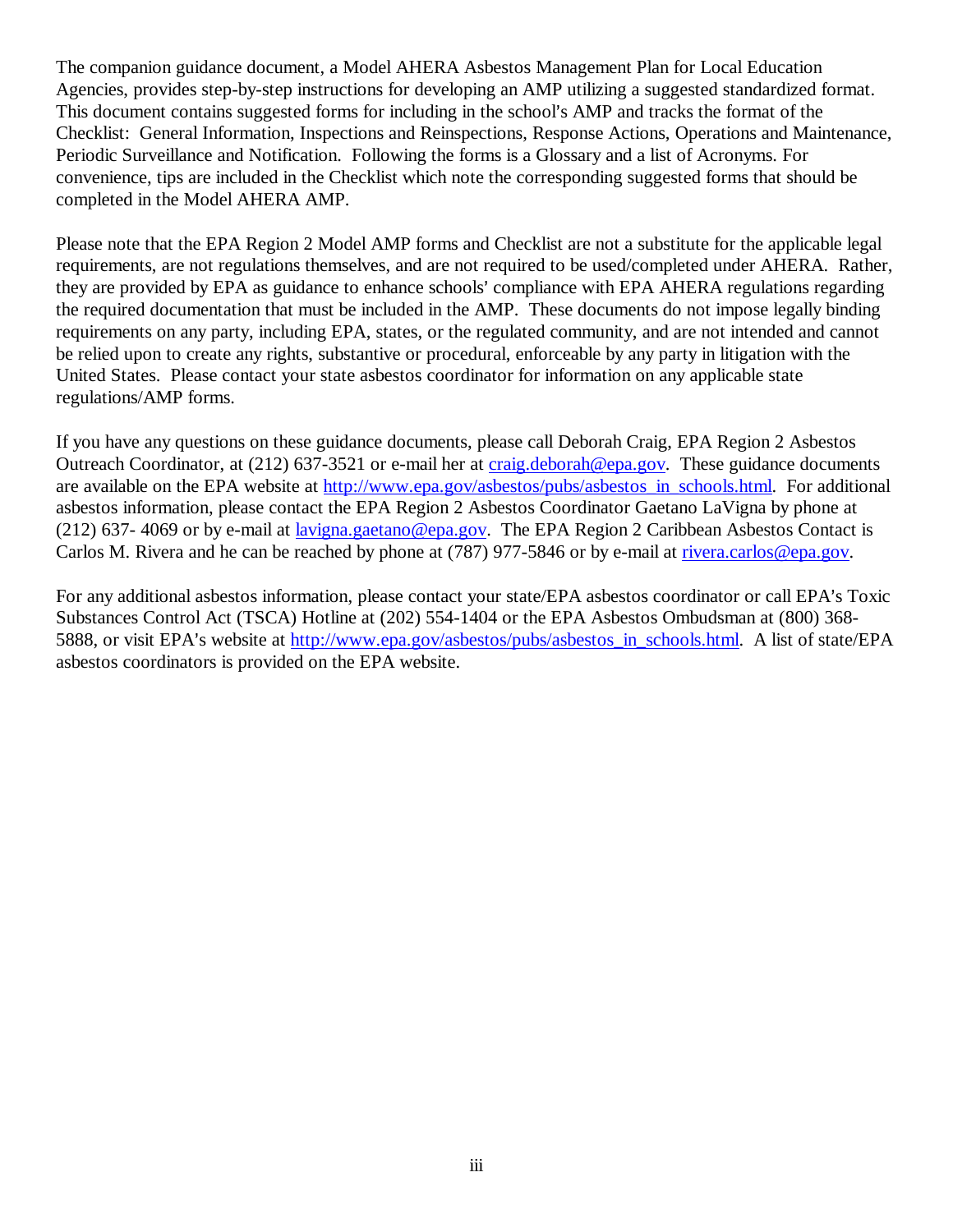| <b>AHERA Asbestos Management Plan</b><br><b>Self-Audit Checklist for Designated Persons</b> |                                                                                                                                                                                                 |                                                                                                                                                                                                                                                                                                                                                                                                                                                                               |
|---------------------------------------------------------------------------------------------|-------------------------------------------------------------------------------------------------------------------------------------------------------------------------------------------------|-------------------------------------------------------------------------------------------------------------------------------------------------------------------------------------------------------------------------------------------------------------------------------------------------------------------------------------------------------------------------------------------------------------------------------------------------------------------------------|
|                                                                                             |                                                                                                                                                                                                 |                                                                                                                                                                                                                                                                                                                                                                                                                                                                               |
| School:                                                                                     |                                                                                                                                                                                                 | <b>Phone:</b>                                                                                                                                                                                                                                                                                                                                                                                                                                                                 |
| <b>Address:</b>                                                                             |                                                                                                                                                                                                 |                                                                                                                                                                                                                                                                                                                                                                                                                                                                               |
| <b>County:</b>                                                                              |                                                                                                                                                                                                 |                                                                                                                                                                                                                                                                                                                                                                                                                                                                               |
| <b>Local Education Agency:</b>                                                              |                                                                                                                                                                                                 | <b>Phone:</b>                                                                                                                                                                                                                                                                                                                                                                                                                                                                 |
| <b>Address:</b>                                                                             |                                                                                                                                                                                                 |                                                                                                                                                                                                                                                                                                                                                                                                                                                                               |
| <b>Designated Person:</b>                                                                   |                                                                                                                                                                                                 | <b>Phone:</b>                                                                                                                                                                                                                                                                                                                                                                                                                                                                 |
| <b>Address:</b>                                                                             |                                                                                                                                                                                                 |                                                                                                                                                                                                                                                                                                                                                                                                                                                                               |
| Date Checklist Completed by Designated Person:                                              |                                                                                                                                                                                                 |                                                                                                                                                                                                                                                                                                                                                                                                                                                                               |
| <b>Designated Person's Signature:</b>                                                       |                                                                                                                                                                                                 |                                                                                                                                                                                                                                                                                                                                                                                                                                                                               |
| Yes No N/A<br>N/A - Not Applicable                                                          | <b>School:</b>                                                                                                                                                                                  |                                                                                                                                                                                                                                                                                                                                                                                                                                                                               |
| <b>General Information</b>                                                                  |                                                                                                                                                                                                 |                                                                                                                                                                                                                                                                                                                                                                                                                                                                               |
|                                                                                             | 1. Has an Asbestos Management Plan been developed for your school?                                                                                                                              |                                                                                                                                                                                                                                                                                                                                                                                                                                                                               |
|                                                                                             |                                                                                                                                                                                                 | (40 CFR § 763.93)                                                                                                                                                                                                                                                                                                                                                                                                                                                             |
|                                                                                             | 2. Does the Local Education Agency (LEA) have a complete and up-to-date copy of the school's<br>management plan in both the LEA's administrative office and the school's administrative office? |                                                                                                                                                                                                                                                                                                                                                                                                                                                                               |
|                                                                                             |                                                                                                                                                                                                 | $(40 \text{ CFR } $763.93(g)(2)-(3))$                                                                                                                                                                                                                                                                                                                                                                                                                                         |
|                                                                                             | 3. Was the management plan developed<br>by an accredited management planner?                                                                                                                    | <b>Did you know?</b> Your LEA <i>may</i> require each management plan to contain<br>a statement signed by an accredited management plan developer that he/she<br>has prepared or assisted in the preparation of the plan or has reviewed the<br>plan and that the plan is in compliance with 40 CFR 763, Subpart E. The<br>management plan developer that signs the statement may not also<br>implement the plan $(40 \text{ CFR} \text{ } \frac{6}{3} \text{ } 763.93(f))$ . |
|                                                                                             |                                                                                                                                                                                                 | $(40 \text{ CFR} \text{ } \frac{6}{5} \text{ } 763.93(e))$                                                                                                                                                                                                                                                                                                                                                                                                                    |

<u>.</u>

<sup>\*</sup> References to Model Asbestos Management Plan (AMP) forms are to the forms contained in EPA Region 2's guidance manual entitled: "Model AHERA Asbestos Management Plan for Local Education Agencies." The Model AMP forms and this Self-Audit Checklist are not a substitute for the applicable legal requirements, are not regulations themselves, and are not required to be used/completed under AHERA. Rather, they are provided by EPA Region 2 as guidance to enhance schools' compliance with EPA AHERA regulations regarding the required documentation that must be included in the AMP. These documents do not impose legally binding requirements on any party, including EPA, states, or the regulated community, and are not intended and cannot be relied upon to create any rights, substantive or procedural, enforceable by any party in litigation with the United States. Please contact your state asbestos coordinator for any applicable state regulations/AMP Forms.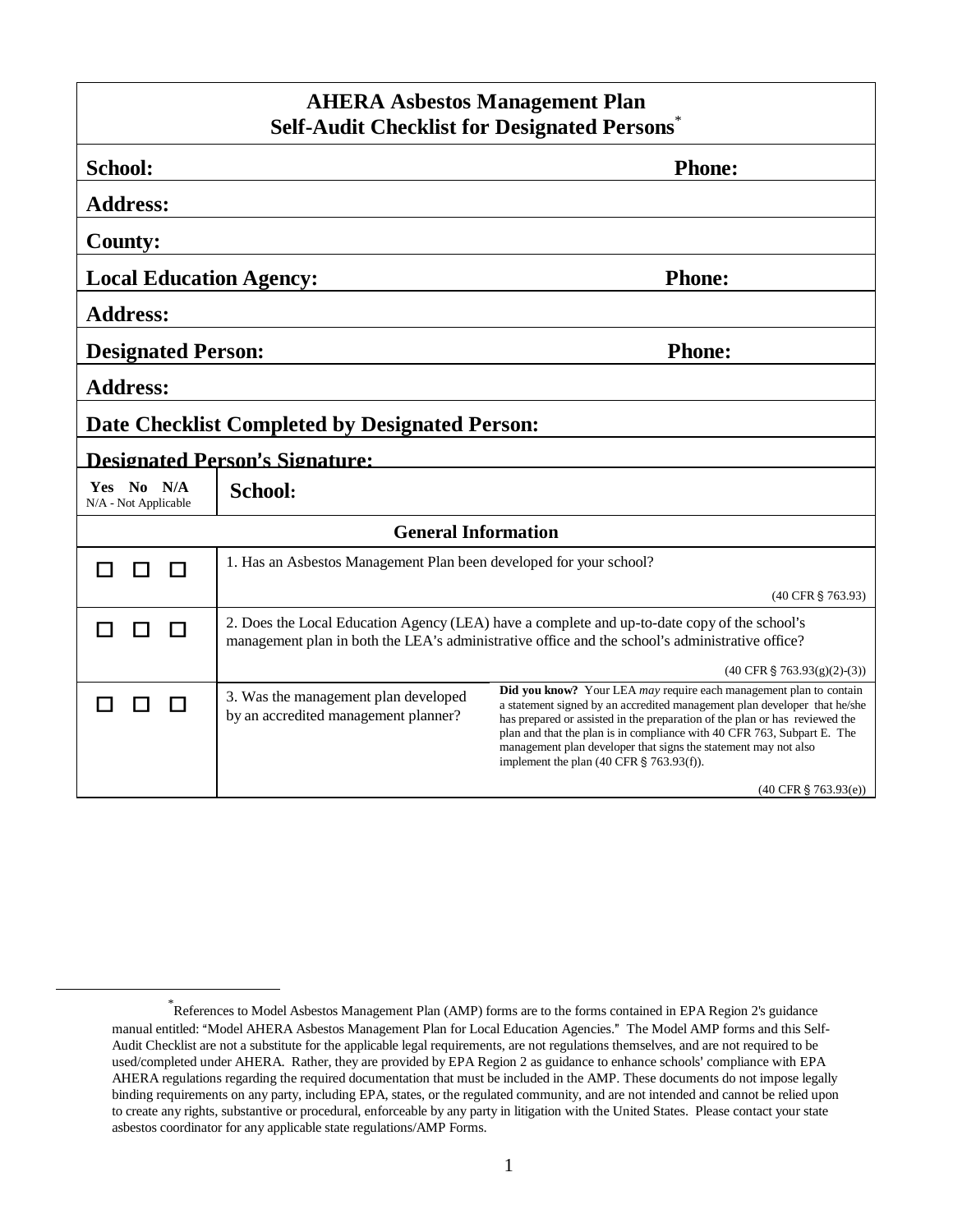|                             | 4. For each consultant who contributed to the management plan, does the plan include the following:<br>• consultant's name?<br>• a statement that he/she is accredited under the state accreditation program or<br>another state's accreditation program or an EPA-approved course?                                                                                                                                                                                                                                                                                                           |
|-----------------------------|-----------------------------------------------------------------------------------------------------------------------------------------------------------------------------------------------------------------------------------------------------------------------------------------------------------------------------------------------------------------------------------------------------------------------------------------------------------------------------------------------------------------------------------------------------------------------------------------------|
|                             | $(40 \text{ CFR } \S$ 763.93 (e)(12)(i)-(ii))                                                                                                                                                                                                                                                                                                                                                                                                                                                                                                                                                 |
|                             | Note: Although not required, EPA suggests including in the AMP the name of the training agency, the<br>course name and date, and a copy of the accreditation certificate for each consultant.                                                                                                                                                                                                                                                                                                                                                                                                 |
|                             | *Tip: See suggested Model AMP Form 1 - Contact Information                                                                                                                                                                                                                                                                                                                                                                                                                                                                                                                                    |
| П                           | 5. Does the management plan include a list of the name and address of each building used as a school<br>building and identify whether the school building has:<br>• friable ACBM (asbestos-containing building material)?<br>non-friable ACBM?                                                                                                                                                                                                                                                                                                                                                |
|                             | • friable and non-friable suspected ACBM assumed to be ACM (asbestos-containing material)?                                                                                                                                                                                                                                                                                                                                                                                                                                                                                                    |
|                             | $(40 \text{ CFR } \S\$ 763.93(a)(1)-(2) and 763.93(e)(1))                                                                                                                                                                                                                                                                                                                                                                                                                                                                                                                                     |
|                             | *Tip: See Model AMP Form 2 - School Building List                                                                                                                                                                                                                                                                                                                                                                                                                                                                                                                                             |
| $\Box$<br>ΙI                | 6. If a new school building was constructed after October 12, 1988 and is asbestos-free, does the<br>management plan include the following and has a copy of same been provided by the LEA to the EPA<br>Regional Office:<br>• a statement signed by an architect or project engineer responsible for the construction of the building,<br>or by an accredited inspector, indicating that no ACBM was specified as a building material in any<br>construction document for the building, or, to the best of his or her knowledge, no ACBM was used as<br>a building material in the building? |
|                             |                                                                                                                                                                                                                                                                                                                                                                                                                                                                                                                                                                                               |
|                             | $(40 \text{ CFR } \S$ 763.99(a)(7))                                                                                                                                                                                                                                                                                                                                                                                                                                                                                                                                                           |
|                             | *Tip: See Model AMP Form 2 - School Building List                                                                                                                                                                                                                                                                                                                                                                                                                                                                                                                                             |
| $\Box$<br>П<br>$\mathbf{I}$ | 7. Does the management plan include a copy of any of the statements required under 40 CFR<br>$\S$ 763.99(a)(1)-(7) to support an exclusion from inspection that the school may qualify for under 40 CFR<br>§ 763.99 and has a copy of any such statement been provided by the LEA to the Regional Office?                                                                                                                                                                                                                                                                                     |
|                             | (40 CFR § 763.99)                                                                                                                                                                                                                                                                                                                                                                                                                                                                                                                                                                             |
|                             | Note: The exclusion under 40 CFR $\S$ 763.99(a)(7) is also covered under Checklist question number 6.                                                                                                                                                                                                                                                                                                                                                                                                                                                                                         |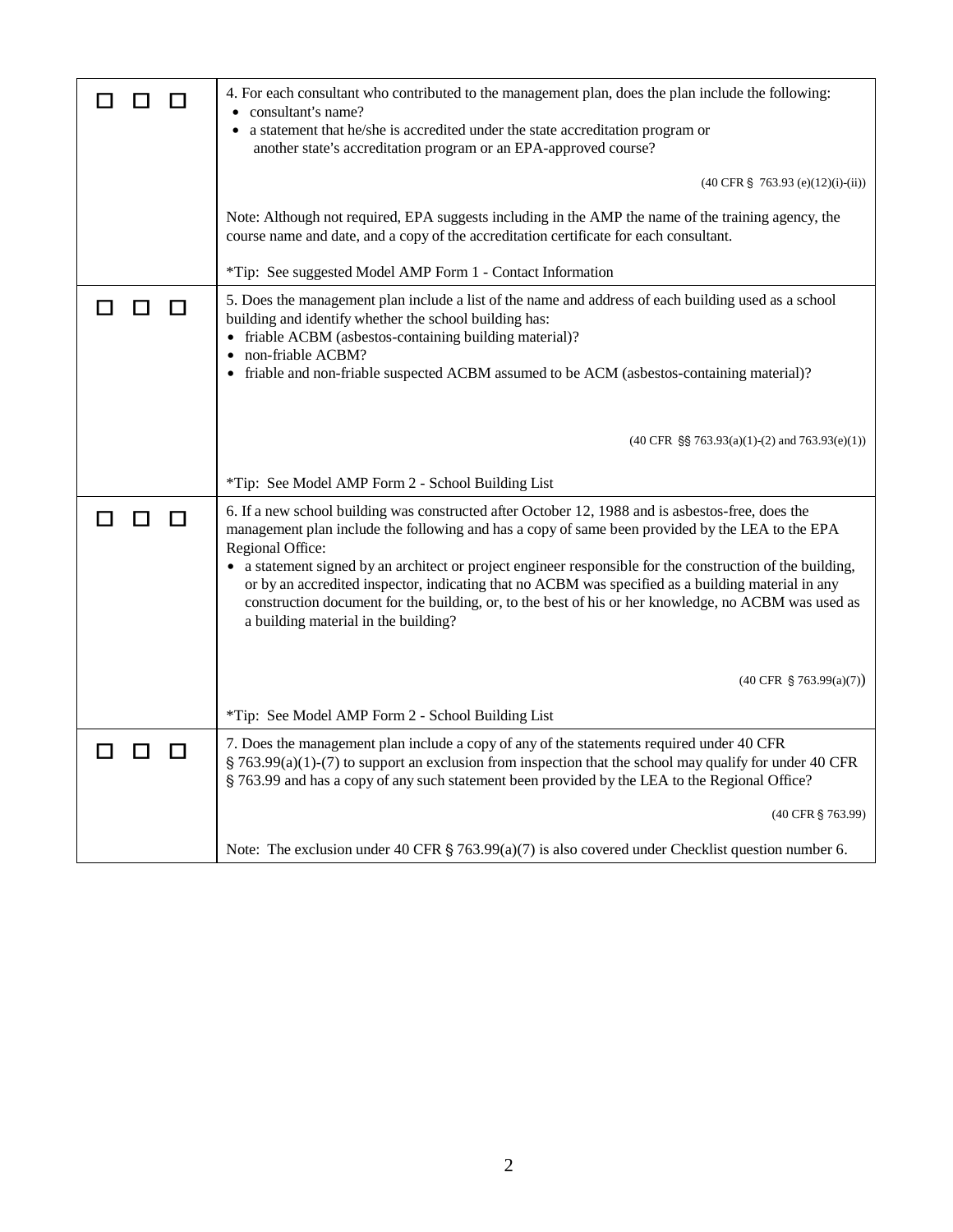|   | 8. Does the management plan include the following information about the LEA Designated Person (DP):                                                                                                                                                                                                                                                                                                                                                                                                                                                                                                                    |
|---|------------------------------------------------------------------------------------------------------------------------------------------------------------------------------------------------------------------------------------------------------------------------------------------------------------------------------------------------------------------------------------------------------------------------------------------------------------------------------------------------------------------------------------------------------------------------------------------------------------------------|
|   | Name, address, and telephone number of the DP?<br>$\bullet$<br>Course name, dates, and hours of training that the DP attended to carry out his or her AHERA duties?<br>Signed statement by the DP that the LEA's general responsibilities under 40 CFR<br>§ 763.84 have been or will be met?                                                                                                                                                                                                                                                                                                                           |
|   | $(40 \text{ CFR } \S$ 763.93(e)(4) and (i))                                                                                                                                                                                                                                                                                                                                                                                                                                                                                                                                                                            |
|   | Note: Although not required, EPA suggests including in the AMP the name of the training agency and a<br>copy of the DP's training certificates.                                                                                                                                                                                                                                                                                                                                                                                                                                                                        |
|   | *Tip: See Model AMP Form 1 - Contact Information and Form 3 - Designated Person Assurances                                                                                                                                                                                                                                                                                                                                                                                                                                                                                                                             |
|   | 9. Does the management plan include the following recommendations:<br>A plan for reinspection required under 40 CFR § 763.85?<br>A plan for operations and maintenance activities (including initial cleaning) required under 40 CFR<br>§763.91?<br>A plan for periodic surveillance required under 40 CFR § 763.92?<br>A description of the management planner's recommendation for additional cleaning under 40 CFR<br>$\S$ 763.91(c)(2), as part of an operations and maintenance program, and the response of the LEA to that<br>recommendation?                                                                   |
|   | $(40 \text{ CFR } \S$ 763.93(e)(9))                                                                                                                                                                                                                                                                                                                                                                                                                                                                                                                                                                                    |
|   | *Tip: See Model AMP Form 10 - Plan for Reinspection, Form 14 - Plan for Operations and<br>Maintenance Activities, Form 18 - Periodic Surveillance Plan/Report, and Form 16 Cleaning Record                                                                                                                                                                                                                                                                                                                                                                                                                             |
| П | 10. Does the management plan include an evaluation of resources needed to carry out response actions,<br>reinspections, operations and maintenance, and periodic surveillance and training?                                                                                                                                                                                                                                                                                                                                                                                                                            |
|   | $(40 \text{ CFR } \S$ 763.93(e)(11))                                                                                                                                                                                                                                                                                                                                                                                                                                                                                                                                                                                   |
|   | *Tip: See suggested Model AMP Form 4 - Evaluation of Resources                                                                                                                                                                                                                                                                                                                                                                                                                                                                                                                                                         |
|   | Did you know? New custodial and maintenance<br>11. Does the management plan include a record of the<br>employees must be trained within 60 days after starting<br>minimum 2 hours of awareness training required under<br>work (40 CFR §763.92(a)(1)).<br>40 CFR § $763.92(a)(1)$ for all maintenance and<br>custodial staff who may work in a building that<br>contains ACBM, whether or not they are required to<br>work with ACBM, and does the record include the<br>following information:<br>person's name and job title?<br>date training was completed?<br>location of training?<br>number of hours completed? |
|   | $(40 \text{ CFR} \$ § 763.93(h) and 763.94(c))                                                                                                                                                                                                                                                                                                                                                                                                                                                                                                                                                                         |
|   | Note: Although not required, EPA suggests including in the AMP the name of the training agency, the<br>course name, and a copy of the accreditation certificate for each staff person.                                                                                                                                                                                                                                                                                                                                                                                                                                 |
|   | *Tip: See Model AMP Form 5 - Training Record for Maintenance and Custodial Staff                                                                                                                                                                                                                                                                                                                                                                                                                                                                                                                                       |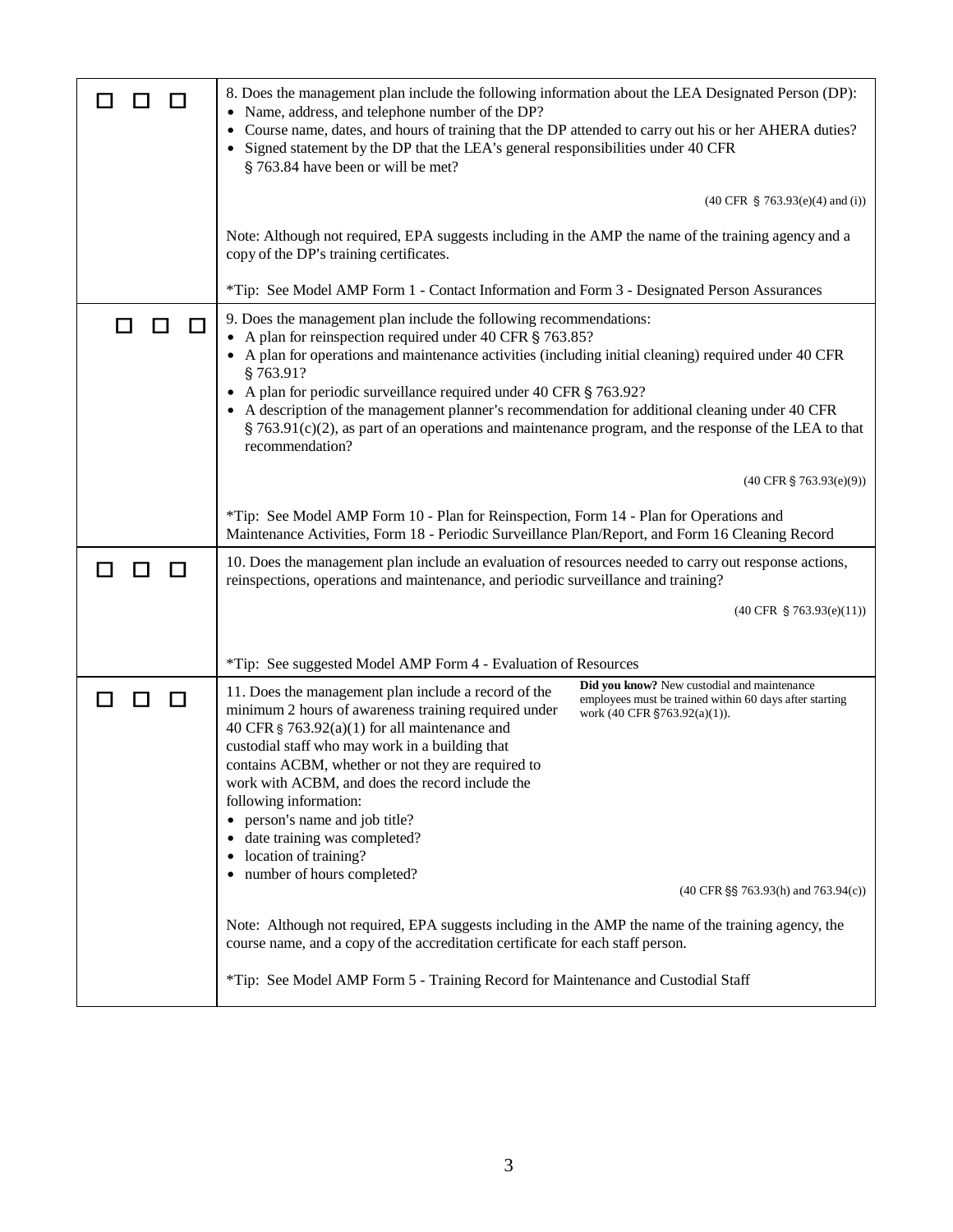| 12. Does the management plan include a record of the additional 14 hours of training required under 40<br>CFR $\S$ 763.92(a)(2) for maintenance and custodial staff who conduct any activities that will result in the<br>disturbance of ACBM and does the record include the following information:<br>person's name and job title?<br>date training was completed?<br>location of training?<br>number of hours completed?<br>(40 CFR §§ 763.93(h) and 763.94(c))<br>Note: Although not required, EPA suggests including in the AMP the name of the training agency, the<br>course name, and a copy of the accreditation certificate for each staff person.<br>*Tip: See Model AMP Form 5 - Training Record for Maintenance and Custodial Staff                                                                                                                                                                                                                                                                                                                                                                                                                                                                                                                                                                                                                                                                                                                                                                    |
|---------------------------------------------------------------------------------------------------------------------------------------------------------------------------------------------------------------------------------------------------------------------------------------------------------------------------------------------------------------------------------------------------------------------------------------------------------------------------------------------------------------------------------------------------------------------------------------------------------------------------------------------------------------------------------------------------------------------------------------------------------------------------------------------------------------------------------------------------------------------------------------------------------------------------------------------------------------------------------------------------------------------------------------------------------------------------------------------------------------------------------------------------------------------------------------------------------------------------------------------------------------------------------------------------------------------------------------------------------------------------------------------------------------------------------------------------------------------------------------------------------------------|
| <b>Inspections and Reinspections</b>                                                                                                                                                                                                                                                                                                                                                                                                                                                                                                                                                                                                                                                                                                                                                                                                                                                                                                                                                                                                                                                                                                                                                                                                                                                                                                                                                                                                                                                                                |
| 13. For inspections conducted before 12/14/87 (i.e., the effective date of the 10/30/87 EPA Asbestos-<br>Containing Materials in Schools rule), does the management plan include the following information:<br>date of inspection?<br>blueprint, diagram or written description of each school building that identifies clearly each location<br>and approximate square or linear footage of homogenous /sampling area sampled for ACM?<br>if possible, the exact locations where the bulk samples were collected and the dates of collection?<br>a copy of the analyses of any bulk samples, dates of analyses, and a copy of any other laboratory<br>reports pertaining to the analyses.<br>• description of response actions or preventive measures taken, including, if possible, the names and<br>addresses of all contractors, start and completion dates and air clearance sample results?<br>description of assessments of material identified prior to 12/14/87 as friable ACBM or friable<br>$\bullet$<br>suspected ACBM assumed to be ACM, and the name, signature, state of accreditation and if,<br>applicable, the accreditation number of the person making the assessments (i.e., inspector)?<br>$(40 \text{ CFR } \S$ 763.93(e)(2)(i)-(v))<br>*Tip: See Model AMP Form 6 - Inspection Cover Sheet, Form 8 - Homogeneous Area/Bulk Sample<br>Summary, Form 9 - Homogeneous Area/Bulk Sample Diagram, Form 12 - Implementation of<br>Response Actions, and Form 7 - Room/Functional Space Assessment |
| 14. Does the management plan include for each inspection and reinspection conducted under 40 CFR<br>§ 763.85 the following information:<br>date of the inspection or reinspection?<br>name, signature, state of accreditation, and, if applicable, the accreditation number for each accredited<br>٠<br>inspector performing the inspection or reinspection?                                                                                                                                                                                                                                                                                                                                                                                                                                                                                                                                                                                                                                                                                                                                                                                                                                                                                                                                                                                                                                                                                                                                                        |
| $(40 \text{ CFR } \S$ 763.93(e)(3)(i))                                                                                                                                                                                                                                                                                                                                                                                                                                                                                                                                                                                                                                                                                                                                                                                                                                                                                                                                                                                                                                                                                                                                                                                                                                                                                                                                                                                                                                                                              |
| Note: Although not required, EPA suggests including in the AMP the name of the training agency, the<br>course name and date, and a copy of the accreditation certificate for each inspector.                                                                                                                                                                                                                                                                                                                                                                                                                                                                                                                                                                                                                                                                                                                                                                                                                                                                                                                                                                                                                                                                                                                                                                                                                                                                                                                        |
| *Tip: See Model AMP Form 6 - Inspection Cover Sheet                                                                                                                                                                                                                                                                                                                                                                                                                                                                                                                                                                                                                                                                                                                                                                                                                                                                                                                                                                                                                                                                                                                                                                                                                                                                                                                                                                                                                                                                 |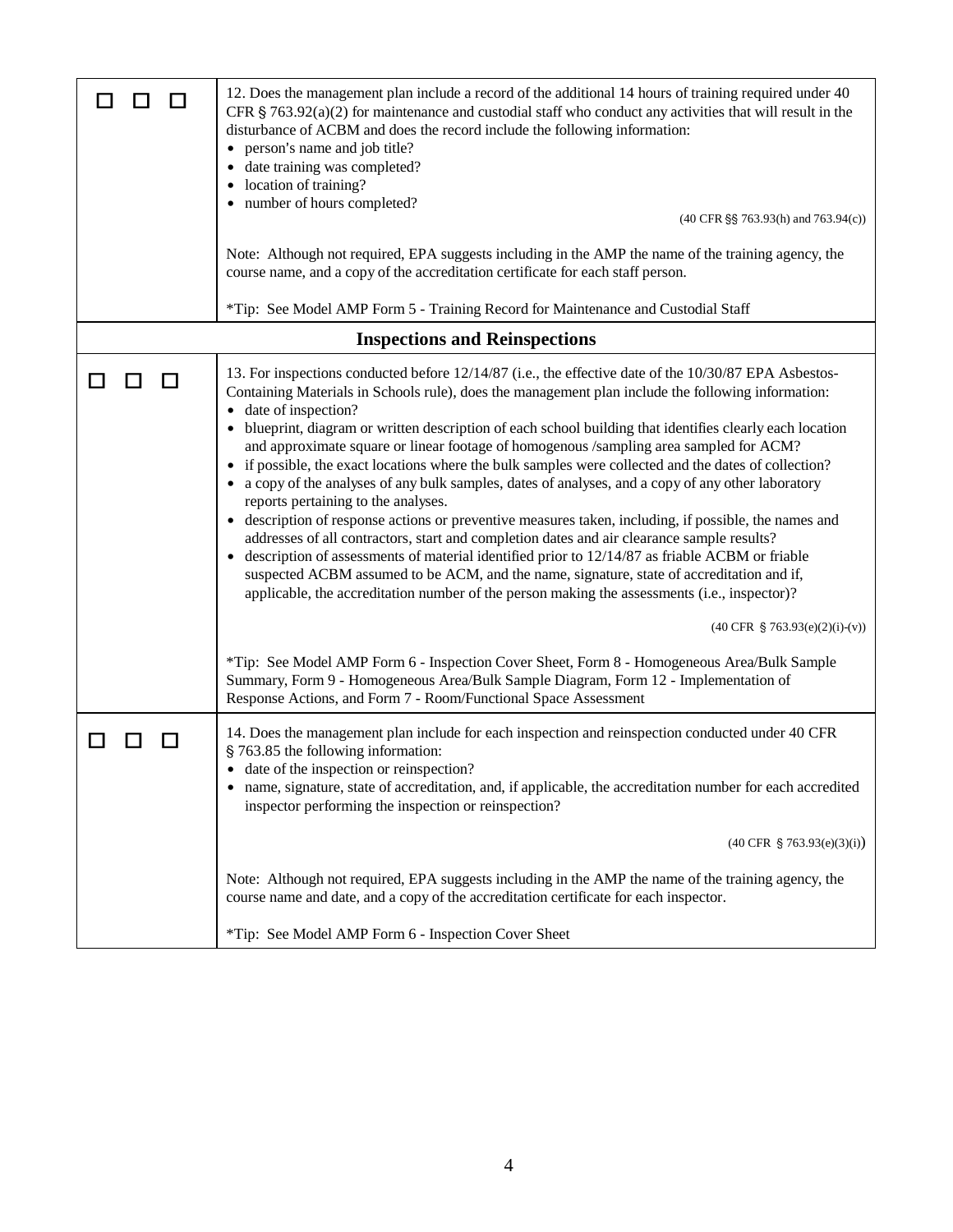| 15. Does the management plan include for each inspection and reinspection conducted under 40 CFR<br>§ 763.85 the following sampling information:<br>• Blueprint, diagram, or written description of each school building that identifies clearly each location<br>and approximate square or linear footage of homogeneous areas where material was sampled for<br>ACM?<br>• Exact location where each bulk sample was collected and the date of collection of each bulk sample?<br>Homogeneous areas where friable suspected ACBM is assumed to be ACM?<br>Homogeneous areas where nonfriable suspected ACBM is assumed to be ACM?<br>• Description of the manner used to determine sampling locations?<br>• The name, signature, state of accreditation, and, if applicable, the accreditation number for each<br>accredited inspector that collected samples?<br>$(40 \text{ CFR } \S$ 763.93(e)(3)(ii)-(iii))<br>Note: For details on how to collect bulk samples, see 40 CFR § 763.86. Although not required, EPA |
|-----------------------------------------------------------------------------------------------------------------------------------------------------------------------------------------------------------------------------------------------------------------------------------------------------------------------------------------------------------------------------------------------------------------------------------------------------------------------------------------------------------------------------------------------------------------------------------------------------------------------------------------------------------------------------------------------------------------------------------------------------------------------------------------------------------------------------------------------------------------------------------------------------------------------------------------------------------------------------------------------------------------------|
| suggests including in the AMP the name of the training agency, the course name and date, and a copy of<br>the accreditation certificate for each inspector that collected the samples.                                                                                                                                                                                                                                                                                                                                                                                                                                                                                                                                                                                                                                                                                                                                                                                                                                |
| *Tip: See Model AMP Form 6 - Inspection Cover Sheet, Form 8 - Homogeneous Area/Bulk Sample<br>Summary, and Form 9 - Homogeneous Area/Bulk Sample Diagram                                                                                                                                                                                                                                                                                                                                                                                                                                                                                                                                                                                                                                                                                                                                                                                                                                                              |
| 16. Does the management plan include for each inspection and reinspection conducted under 40 CFR<br>§ 763.85 the following information on the analysis of the bulk samples and has it been submitted to the<br>DP for inclusion in the plan within 30 days of the analysis:<br>Copy of the analysis of any bulk samples collected and analyzed?<br>• Name and address of any laboratory that analyzed bulk samples?<br>• A statement that any laboratory used meets the applicable laboratory accreditation requirements of 40<br>CFR § 763.87(a)?<br>• Dates of any analyses performed?<br>• Name and signature of the person performing each analysis?                                                                                                                                                                                                                                                                                                                                                              |
| (40 CFR §§ 763.87(d) and 763.93(e)(3)(iv))                                                                                                                                                                                                                                                                                                                                                                                                                                                                                                                                                                                                                                                                                                                                                                                                                                                                                                                                                                            |
| Note: For details on how to submit bulk samples for analysis, see 40 CFR § 763.87.                                                                                                                                                                                                                                                                                                                                                                                                                                                                                                                                                                                                                                                                                                                                                                                                                                                                                                                                    |
| 17. Does the management plan include for each inspection and reinspection conducted under 40 CFR<br>§ 763.85 the following assessment information and has it been submitted to the DP for inclusion in the<br>plan within 30 days of the assessment:<br>• Written assessments (signed and dated) required to be made under 40 CFR § 763.88 of all ACBM<br>and suspected ACBM assumed to be ACBM?<br>• Name, signature, state of accreditation, and, if applicable, the accreditation number of each accredited<br>person making the assessment (i.e., inspector(s))                                                                                                                                                                                                                                                                                                                                                                                                                                                   |
| $(40 \text{ CFR } \S \S$ 763.88(a)(2) and 763.93(e)(3)(v)                                                                                                                                                                                                                                                                                                                                                                                                                                                                                                                                                                                                                                                                                                                                                                                                                                                                                                                                                             |
| Note: Although not required, EPA suggests including in the AMP the name of the training agency, the<br>course name and date, and a copy of the accreditation certificate for each inspector making the<br>assessment.                                                                                                                                                                                                                                                                                                                                                                                                                                                                                                                                                                                                                                                                                                                                                                                                 |
| *Tip: See Model AMP Form 6 - Inspection Cover Sheet and Form 7 - Room/Functional Space<br>Assessment                                                                                                                                                                                                                                                                                                                                                                                                                                                                                                                                                                                                                                                                                                                                                                                                                                                                                                                  |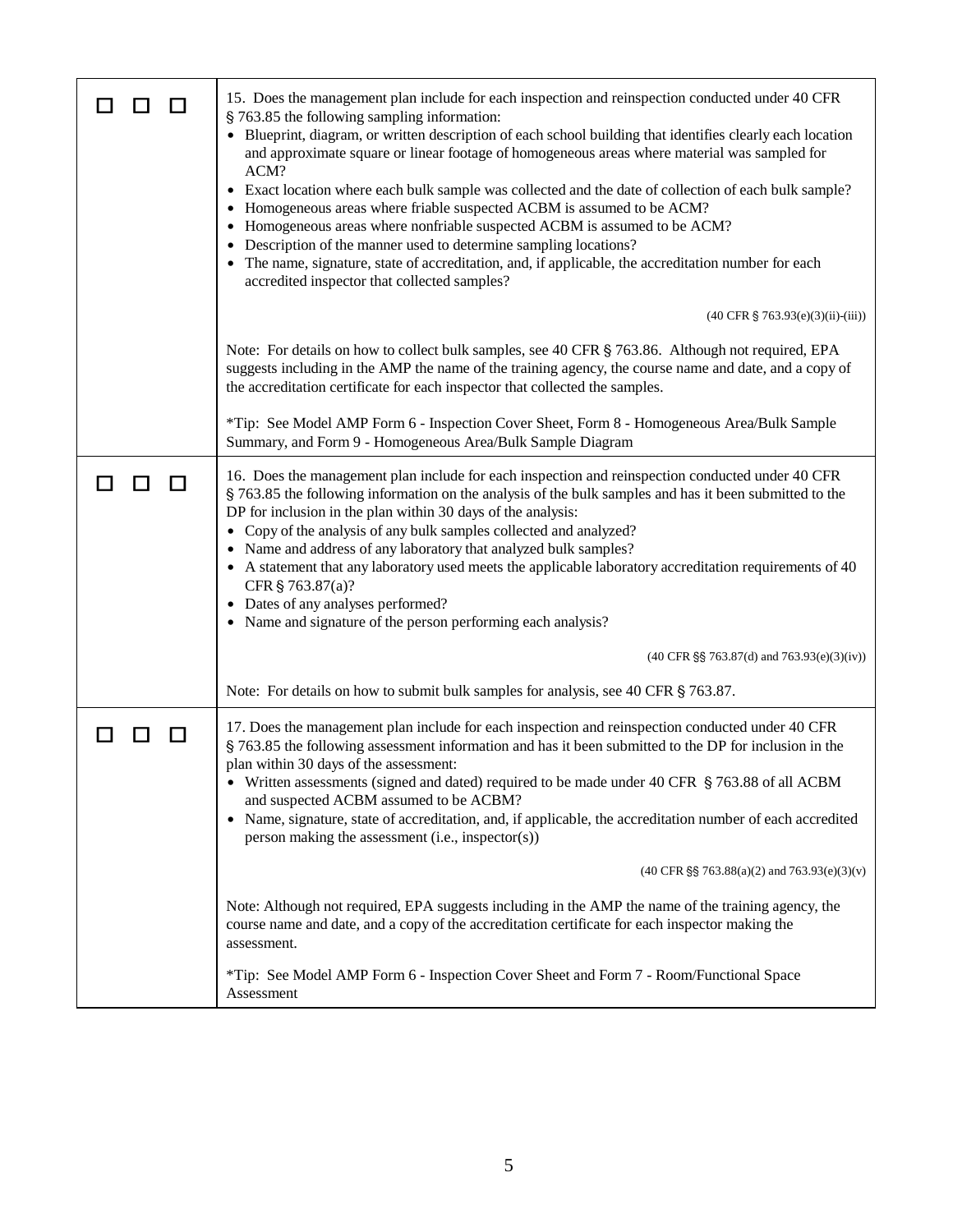| 18. Has the following information about the inspection been recorded and submitted to the DP for<br>inclusion in the management plan within 30 days of the inspection:<br>• Inspection report with the date of inspection signed by each accredited inspector making the<br>inspection, the state of accreditation, and if applicable, his/her accreditation number?<br>• Inventory of the locations of the homogeneous areas where samples are collected, exact location where<br>each bulk sample is collected, dates that samples are collected, homogeneous areas where friable<br>suspected ACBM is assumed to be ACM and homogeneous areas where nonfriable suspected ACBM<br>is assumed to be ACM?<br>• Description of the manner used to determine sampling locations, the name and signature of each<br>accredited inspector who collected the samples, state of accreditation, and, if applicable, his or her<br>accreditation number?<br>• List of whether the homogeneous areas identified under 40 CFR $\S$ 763.85(a)(4)(vi)(B) of this section,<br>are surfacing material, thermal system insulation, or miscellaneous material?<br>• Assessments of friable material (signed and dated), the name and signature of each accredited<br>inspector making the assessment, state of accreditation, and if applicable, his or her accreditation<br>number?<br>$(40 \text{ CFR } \S \S$ 763.85(a)(4)(vi)(A)-(E) and 763.88(a)(2)) |
|--------------------------------------------------------------------------------------------------------------------------------------------------------------------------------------------------------------------------------------------------------------------------------------------------------------------------------------------------------------------------------------------------------------------------------------------------------------------------------------------------------------------------------------------------------------------------------------------------------------------------------------------------------------------------------------------------------------------------------------------------------------------------------------------------------------------------------------------------------------------------------------------------------------------------------------------------------------------------------------------------------------------------------------------------------------------------------------------------------------------------------------------------------------------------------------------------------------------------------------------------------------------------------------------------------------------------------------------------------------------------------------------------------------------------------------------|
| Note: For further details on activities conducted during an inspection (e.g., visually inspect/touch                                                                                                                                                                                                                                                                                                                                                                                                                                                                                                                                                                                                                                                                                                                                                                                                                                                                                                                                                                                                                                                                                                                                                                                                                                                                                                                                       |
| material), see 40 CFR $\S$ 763.85(a)(4)(i)-(v)                                                                                                                                                                                                                                                                                                                                                                                                                                                                                                                                                                                                                                                                                                                                                                                                                                                                                                                                                                                                                                                                                                                                                                                                                                                                                                                                                                                             |
| *Tip: See Model AMP Form 6 - Inspection Cover Sheet, Form 7 - Room/Functional Space<br>Assessment, Form 8 - Homogeneous Area/Bulk Sample Summary and Form 9 - Homogeneous<br>Area /Bulk Sample Diagram                                                                                                                                                                                                                                                                                                                                                                                                                                                                                                                                                                                                                                                                                                                                                                                                                                                                                                                                                                                                                                                                                                                                                                                                                                     |
| 19. Has the following information about the reinspection been recorded and submitted to the DP for<br>inclusion in the management plan within 30 days of the reinspection:<br>• Date of reinspection, name and signature of the person making the reinspection, state of accreditation,<br>and if applicable, his or her accreditation number, and any changes in the condition of known or<br>assumed ACBM?<br>• Exact location where samples were collected during the reinspection, a description of the manner used<br>to determine sampling locations, the name and signature of each accredited inspector who collected the<br>samples, state of accreditation, and, if applicable, his or her accreditation number?<br>• Any assessments or reassessments of friable material, date of the assessment or reassessment, the<br>name and the signature of the accredited inspector making the assessments, state of accreditation, and<br>if applicable, his or her accreditation number?                                                                                                                                                                                                                                                                                                                                                                                                                                             |
| $(40 \text{ CFR } \S\$ 763.85(b)(3)(vii)(A) - (C) and 763.88(a)(2))                                                                                                                                                                                                                                                                                                                                                                                                                                                                                                                                                                                                                                                                                                                                                                                                                                                                                                                                                                                                                                                                                                                                                                                                                                                                                                                                                                        |
| Note: At least once every 3 years after a management plan has been in effect, a reinspection must be<br>conducted by an accredited inspector of all friable and nonfriable known or assumed ACBM in each<br>school building that the LEA leases, owns, or otherwise uses as a school building (40 CFR<br>$\S$ 763.85(b)(1)-(2)). For further details on activities conducted during a reinspection (e.g., visually<br>reinspect/touch material), see 40 CFR § 763.85(b)(3)(i)-(vi).                                                                                                                                                                                                                                                                                                                                                                                                                                                                                                                                                                                                                                                                                                                                                                                                                                                                                                                                                        |
| *Tip: See Model AMP Form 6 - Inspection Cover Sheet, Form 7 - Room/Functional Space<br>Assessment, Form 8 - Homogeneous Area/Bulk Sample Summary, Form 9 - Homogeneous<br>Area /Bulk Sample Diagram                                                                                                                                                                                                                                                                                                                                                                                                                                                                                                                                                                                                                                                                                                                                                                                                                                                                                                                                                                                                                                                                                                                                                                                                                                        |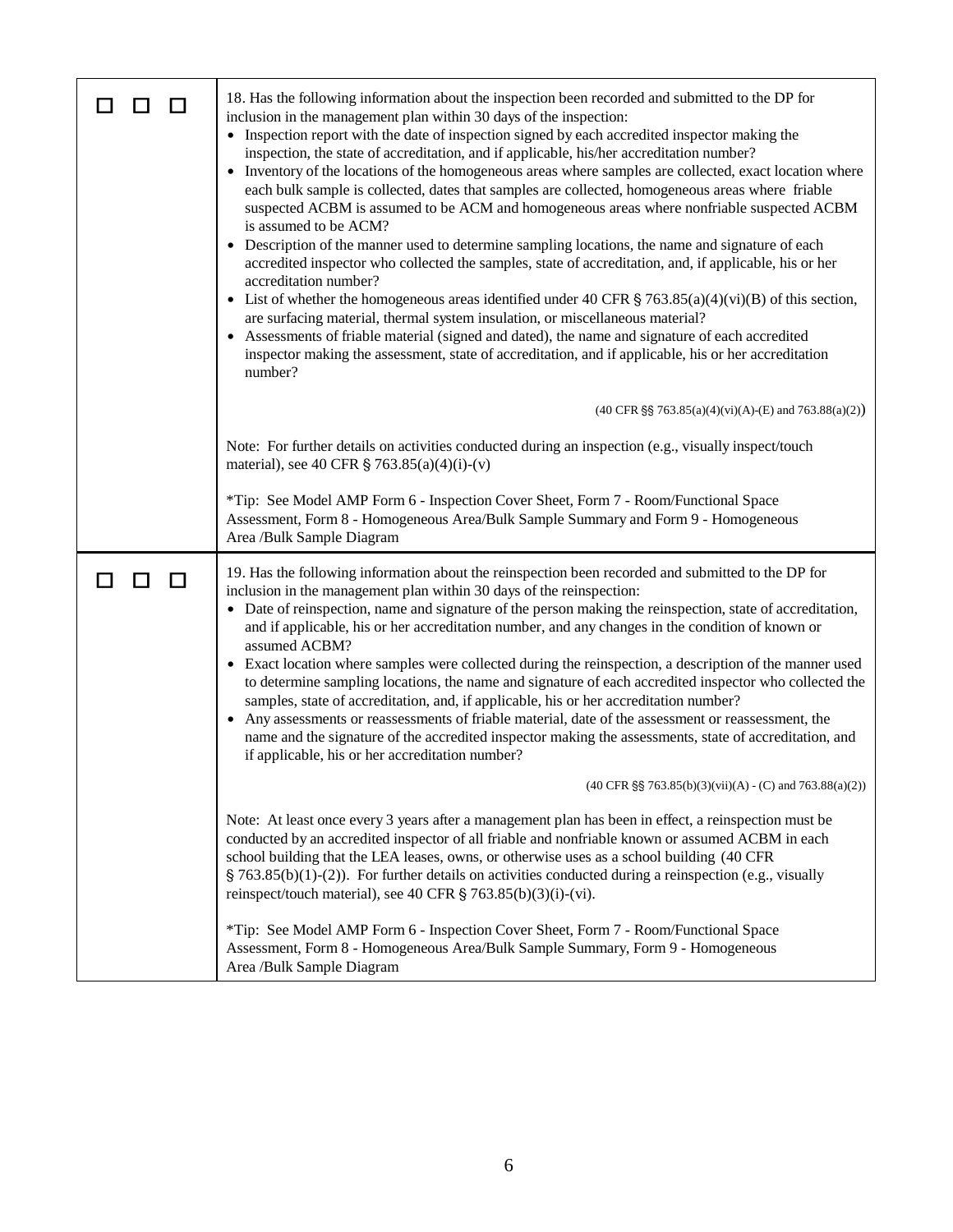| <b>Response Actions</b> |                                                                                                                                                                                                                                                                                                                                                                                                                                                                     |
|-------------------------|---------------------------------------------------------------------------------------------------------------------------------------------------------------------------------------------------------------------------------------------------------------------------------------------------------------------------------------------------------------------------------------------------------------------------------------------------------------------|
|                         | 20. Does the management plan include the recommendations made to the LEA regarding response actions<br>under 40 CFR $\S$ 763.88(d) and the following information about the accredited management planner:<br>• name, signature, state of accreditation, and, if applicable, the accreditation number for each accredited<br>management planner making the recommendations?                                                                                          |
|                         | $(40 \text{ CFR } \S \S$ 763.88(d) and 763.93(e)(5))                                                                                                                                                                                                                                                                                                                                                                                                                |
|                         | Note: Although not required, EPA suggests including in the AMP the name of the training agency, the<br>course name and date, and a copy of the accreditation certificate for each accredited person making the<br>recommendations.                                                                                                                                                                                                                                  |
|                         | *Tip: See Model AMP Form 11 - Recommended Response Actions                                                                                                                                                                                                                                                                                                                                                                                                          |
| □<br>$\Box$             | 21. Does the management plan include a detailed<br>Did you know? The LEA may select, from the response actions<br>description of preventive measures and response<br>which protect human health and the environment, the least<br>burdensome action $(40 \text{ CFR } \S$ 763.90(a)).<br>actions to be taken, including the following:                                                                                                                              |
|                         | • Methods to be used for any friable ACBM?<br>• Locations where such measures and actions will be taken?<br>• Reasons for selecting the response action or preventive measure?<br>• Schedule for beginning and completing each preventive measure or response action?                                                                                                                                                                                               |
|                         | $(40 \text{ CFR } \S$ 763.93(e)(6))                                                                                                                                                                                                                                                                                                                                                                                                                                 |
|                         | Note: For further details on how to conduct response actions, see 40 CFR § 763.90                                                                                                                                                                                                                                                                                                                                                                                   |
|                         | *Tip: See Model AMP Form 11 - Recommended Response Actions                                                                                                                                                                                                                                                                                                                                                                                                          |
|                         | 22. Does the management plan include one of the following statements for the person or persons who<br>inspected for ACBM and who will design or carry out response actions, except for operations and<br>maintenance, with respect to the ACBM:<br>• statement that he/she is accredited under the state accreditation program, or that the LEA has used (or<br>will use) persons accredited under another state's accreditation program or an EPA-approved course? |
|                         | $(40 \text{ CFR} \text{ } \frac{6}{5} \text{ } 763.93 \text{ } (e)(7))$                                                                                                                                                                                                                                                                                                                                                                                             |
|                         | *Tip: See note on Model AMP Form 3 - Designated Persons Assurances                                                                                                                                                                                                                                                                                                                                                                                                  |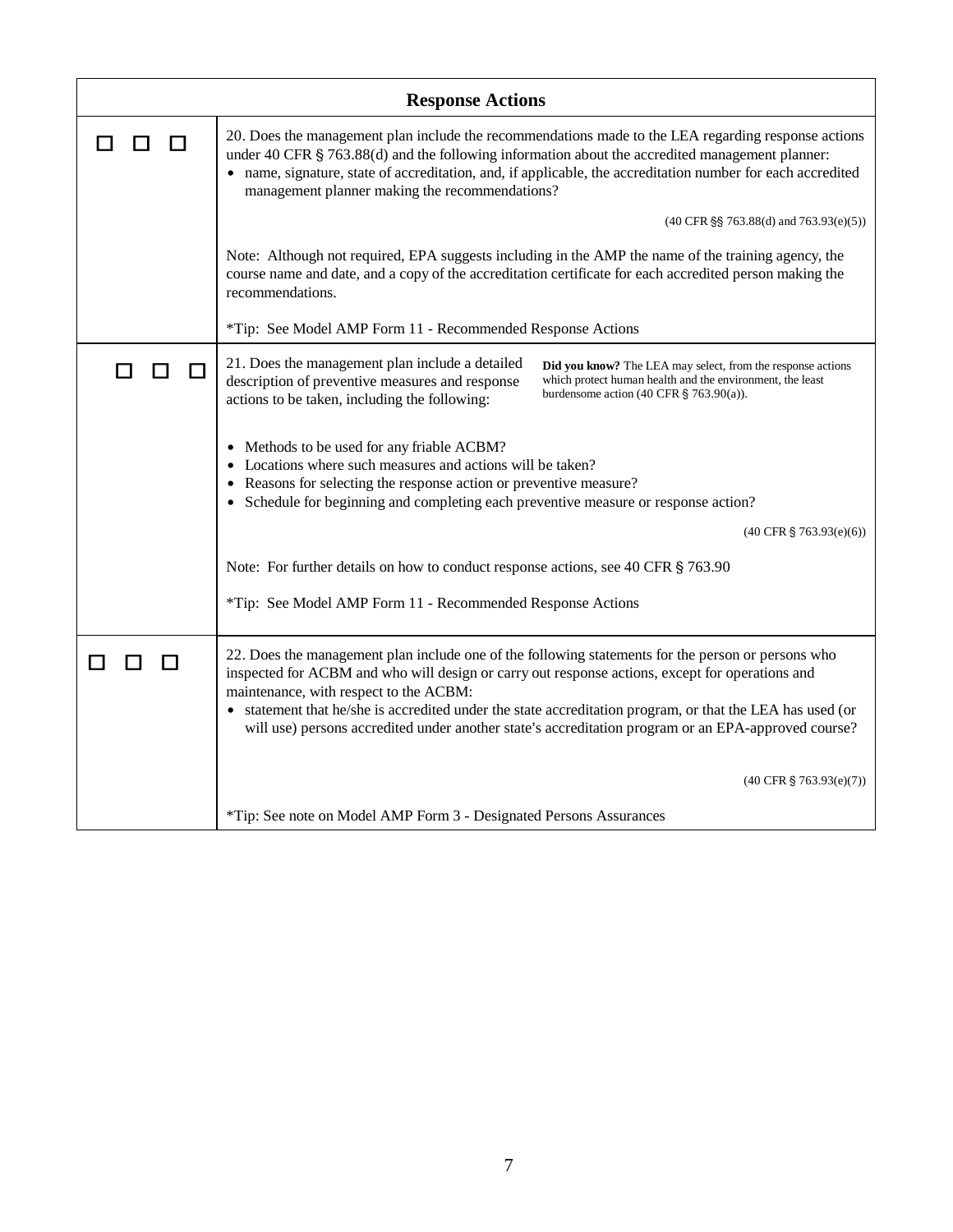|          | 23. Does the management plan include a detailed written description of each preventive measure and<br>response action taken for friable and nonfriable ACBM and friable and nonfriable suspected ACBM<br>assumed to be ACM, including the following:<br>• Methods used?<br>• Location where the measure or action was taken?<br>• Reasons for selecting the measure or action?<br>Start and completion dates of the work?<br>• Names and addresses of all contractors involved and, if applicable, their state of accreditation and<br>accreditation numbers?<br>• If ACBM is removed, the name and location of storage or disposal site of the ACM?<br>$(40 \text{ CFR } \S$ 763.94(b)(1))                                                                                                              |
|----------|----------------------------------------------------------------------------------------------------------------------------------------------------------------------------------------------------------------------------------------------------------------------------------------------------------------------------------------------------------------------------------------------------------------------------------------------------------------------------------------------------------------------------------------------------------------------------------------------------------------------------------------------------------------------------------------------------------------------------------------------------------------------------------------------------------|
|          | Note: Although not required, EPA suggests including in the AMP a copy of the accreditation.                                                                                                                                                                                                                                                                                                                                                                                                                                                                                                                                                                                                                                                                                                              |
|          | *Tip: See Model AMP Form 12 - Implementation of Response Actions                                                                                                                                                                                                                                                                                                                                                                                                                                                                                                                                                                                                                                                                                                                                         |
| l 1<br>Ш | 24. Does the management plan include the following sampling information required to be collected at the<br>completion of certain response actions specified by 40 CFR § 763.90(i):<br>• Name and signature of any person collecting any air sample required to be collected?<br>Locations where samples were collected?<br>Date of collection?<br>Name and address of the laboratory analyzing the samples?<br>Date of analysis?<br>• Results of analysis?<br>• Method of analysis?<br>• Name and signature of the person performing the analysis?<br>• Statement that the laboratory meets the applicable laboratory accreditation requirements of 40 CFR<br>§ 763.90(i)(2)(ii)?<br>$(40 \text{ CFR } \S$ 763.94(b)(2))<br>*Tip: See Model AMP Form 12 - Implementation of Response Actions             |
|          |                                                                                                                                                                                                                                                                                                                                                                                                                                                                                                                                                                                                                                                                                                                                                                                                          |
|          | 25. Does the management plan include a detailed description in the form of a blueprint, diagram, or<br>written description, of any ACBM or suspected ACBM assumed to be ACM that remains in the school<br>once response actions are undertaken under 40 CFR § 763.90 and is the description updated as response<br>actions are completed?                                                                                                                                                                                                                                                                                                                                                                                                                                                                |
|          | $(40 \text{ CFR } \S$ 763.93(e)(8))                                                                                                                                                                                                                                                                                                                                                                                                                                                                                                                                                                                                                                                                                                                                                                      |
|          | 26. For each homogeneous area<br>Did you know? Significantly damaged friable surfacing ACM or significantly<br>where all ACBM has been<br>damaged friable miscellaneous ACM must be immediately isolated and access must<br>be restricted unless isolation is not necessary to protect human health and the<br>removed, have records been<br>environment. Then, this material must be removed, or depending upon whether<br>retained in the management plan<br>enclosure or encapsulation would be sufficient to protect human health and the<br>for at least 3 years after the next<br>environment, enclosed or encapsulated $(40 \text{ CFR } \S$ 763.90(d)(1) - (2)).<br>reinspection required under 40<br>CFR § 763.85(b)(1), or for an<br>equivalent period?<br>(40 CFR §§ 763.93(h) and 763.94(a)) |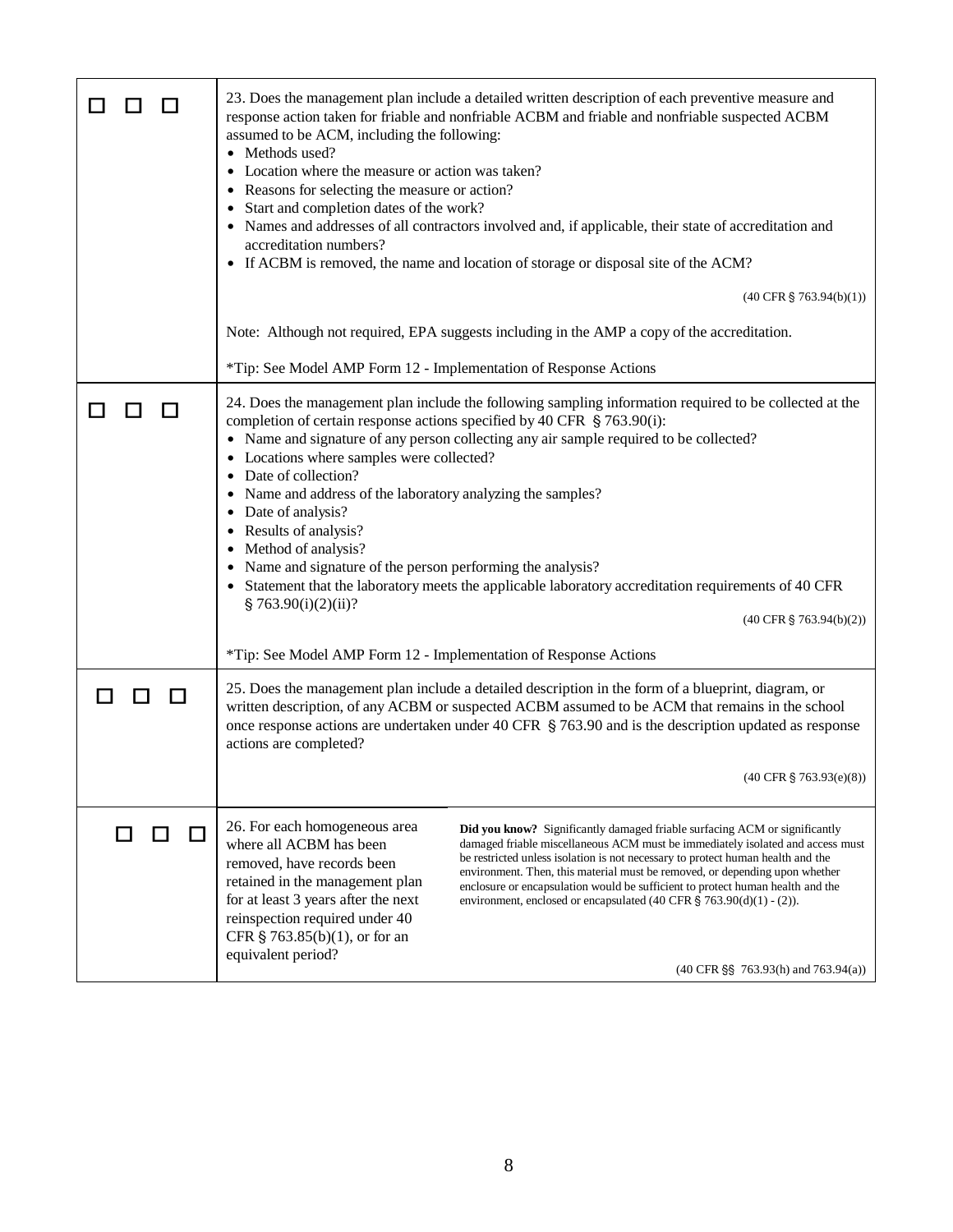|     | <b>Operations and Maintenance</b>                                                                                                                                                                                                                                                                                                                                                                                                                                                                                                                                                                          |
|-----|------------------------------------------------------------------------------------------------------------------------------------------------------------------------------------------------------------------------------------------------------------------------------------------------------------------------------------------------------------------------------------------------------------------------------------------------------------------------------------------------------------------------------------------------------------------------------------------------------------|
| l l | 27. Does the management plan include a record of each cleaning conducted under 40 CFR<br>§ 763.91(c), including the following:<br>• Name of each person performing the cleaning?<br>Date of the cleaning?<br>Locations cleaned?<br>Methods used to perform the cleaning?<br>(40 CFR §§ 763.93(h) and 763.94(e))                                                                                                                                                                                                                                                                                            |
|     |                                                                                                                                                                                                                                                                                                                                                                                                                                                                                                                                                                                                            |
|     | Note: For details on initial cleaning after an inspection and before the initiation of any response action,<br>other than O&M activities or repair, see 40 CFR § 763.91(c)(1) and for details on any additional cleaning<br>recommended by the management planner and approved by the LEA, see 40 CFR $\S$ 763.91(c)(2).                                                                                                                                                                                                                                                                                   |
|     | *Tip: See Model AMP Form 16 - Cleaning Record                                                                                                                                                                                                                                                                                                                                                                                                                                                                                                                                                              |
|     | 28. Does the management plan include a record of each O&M activity and major asbestos activity, with<br>the following information:<br>• Name of each person performing the activity?<br>For a major asbestos activity, the name, signature, state of accreditation and,<br>if applicable, the accreditation number of each person performing the activity?<br>Start and completion date of each activity?<br>• Location of the activity?<br>Description of the activity including preventative measures used?<br>• If ACBM is removed, the name and location of the storage and disposal site for the ACM? |
|     | $(40 \text{ CFR } \S \S$ 763.93(h) and 763.94(f) and(g))                                                                                                                                                                                                                                                                                                                                                                                                                                                                                                                                                   |
|     | Note: The response actions for any maintenance activities disturbing friable ACBM, other than small-<br>scale, short-duration maintenance activities, must be designed by persons accredited to design response<br>actions and conducted by persons accredited to conduct response actions (40 CFR<br>§ 763.91(e)). Although not required, EPA suggests including in the AMP a copy of the accreditation.<br>*Tip: See Model AMP Form 15 - Operations and Maintenance Activities                                                                                                                           |
|     | 29. Does the management plan include a record of each fiber release episode, whether major or minor,<br>with the following information:<br>• Date and location of the episode?<br>Method of repair?<br>Preventive measure or response action taken?<br>Name of each person performing the work?<br>• If ACBM is removed, the name and location of the storage and disposal site of the ACM?<br>(40 CFR §§ 763.93(h) and 763.94(h))                                                                                                                                                                         |
|     | Note: A major fiber release episode is the falling or dislodging of more than 3 square or linear feet of<br>friable ACBM (40 CFR § 763.91(f)(2)). A minor fiber release episode is the falling or dislodging of 3<br>square or linear feet or less of friable ACBM (40 CFR $\S$ 763.91(f)(1)).                                                                                                                                                                                                                                                                                                             |
|     | *Tip: See Model AMP Form 17 - Major/Minor Fiber Release Episode Log                                                                                                                                                                                                                                                                                                                                                                                                                                                                                                                                        |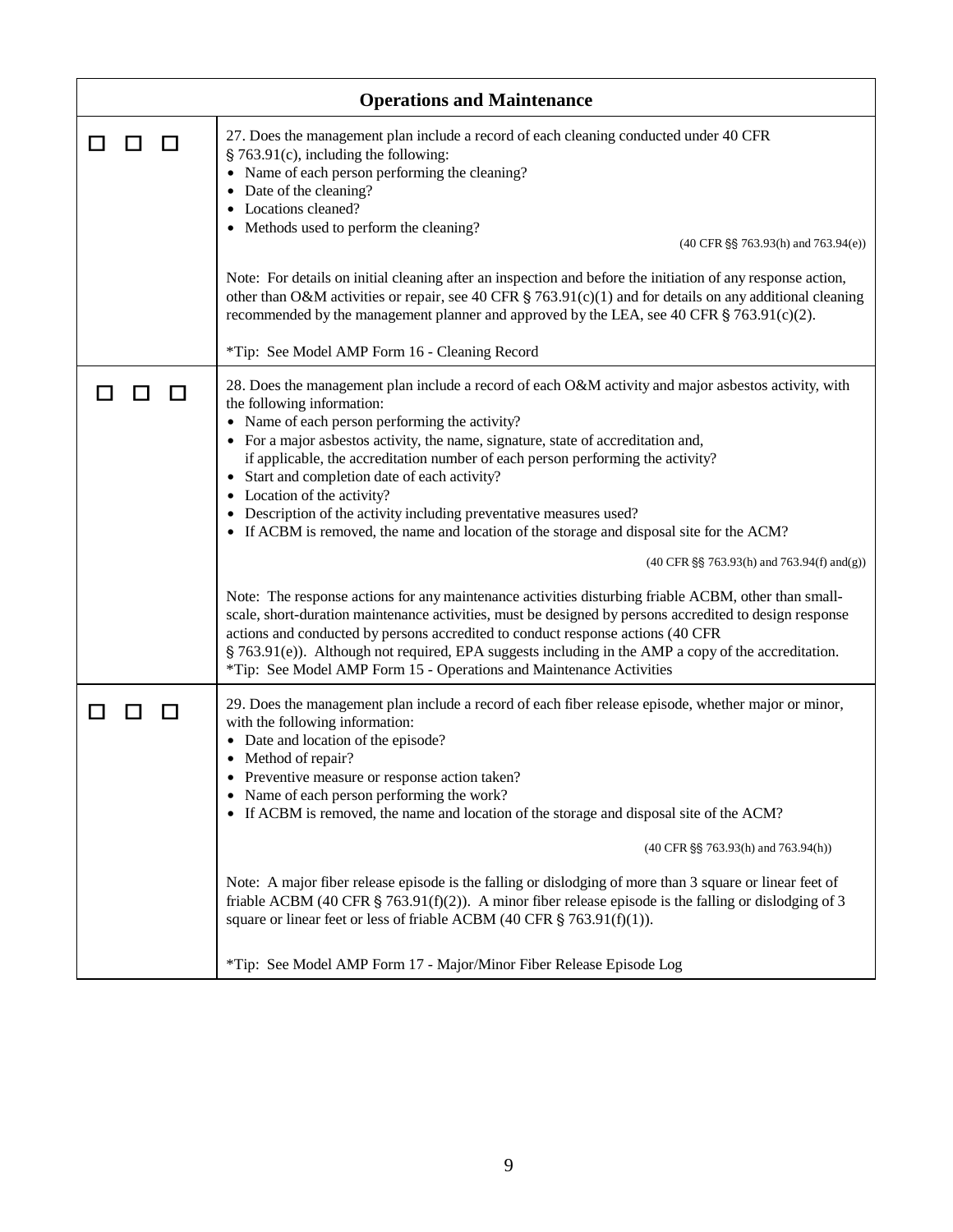| <b>Periodic Surveillance</b> |                                                                                                                                                                                                                                                                                                                                                                                                                                                                                                                                                                                                                                                                                                                                                                                                     |
|------------------------------|-----------------------------------------------------------------------------------------------------------------------------------------------------------------------------------------------------------------------------------------------------------------------------------------------------------------------------------------------------------------------------------------------------------------------------------------------------------------------------------------------------------------------------------------------------------------------------------------------------------------------------------------------------------------------------------------------------------------------------------------------------------------------------------------------------|
|                              | 30. Does the management plan include a record of each periodic surveillance performed under 40 CFR<br>§ 763.92(b), with the following information:<br>Name of person performing the surveillance?<br>Date of the surveillance?<br>Any changes in the condition of the material?                                                                                                                                                                                                                                                                                                                                                                                                                                                                                                                     |
|                              | (40 CFR §§ 763.92(b)(2)(ii)-(iii), 763.93(h) and 763.94(d))                                                                                                                                                                                                                                                                                                                                                                                                                                                                                                                                                                                                                                                                                                                                         |
|                              | Note: A periodic surveillance of each school building must be conducted at least once every 6 months<br>after a management plan has been in effect (40 CFR § 763.92(b)).                                                                                                                                                                                                                                                                                                                                                                                                                                                                                                                                                                                                                            |
|                              | *Tip: See Model AMP Form 18 - Periodic Surveillance Plan/Report                                                                                                                                                                                                                                                                                                                                                                                                                                                                                                                                                                                                                                                                                                                                     |
| <b>Notification</b>          |                                                                                                                                                                                                                                                                                                                                                                                                                                                                                                                                                                                                                                                                                                                                                                                                     |
|                              | 31. Does the management plan include the following notification information:<br>• Description of the steps taken to notify, in writing, at least once a year, parent, teacher and employee<br>organizations of the availability of the management plan for review?<br>Dated copies of all such management plan availability notifications (e.g., letter, newsletter)?<br>Description of the steps taken to inform workers and building occupants, or their legal guardians,<br>$\bullet$<br>about inspections, reinspections, response actions, and post-response action activities, including<br>periodic reinspection and surveillance activities that are planned or in progress? (Under 40 CFR<br>§ 763.84(c), the LEA must inform them about these activities at least once each school year.) |
|                              | $(40 \text{ CFR } \S\ S \ 763.93(e)(10) \text{ and } 763.93(g)(4))$<br>*Tip: See Model AMP Form 19 - Plan to Inform                                                                                                                                                                                                                                                                                                                                                                                                                                                                                                                                                                                                                                                                                 |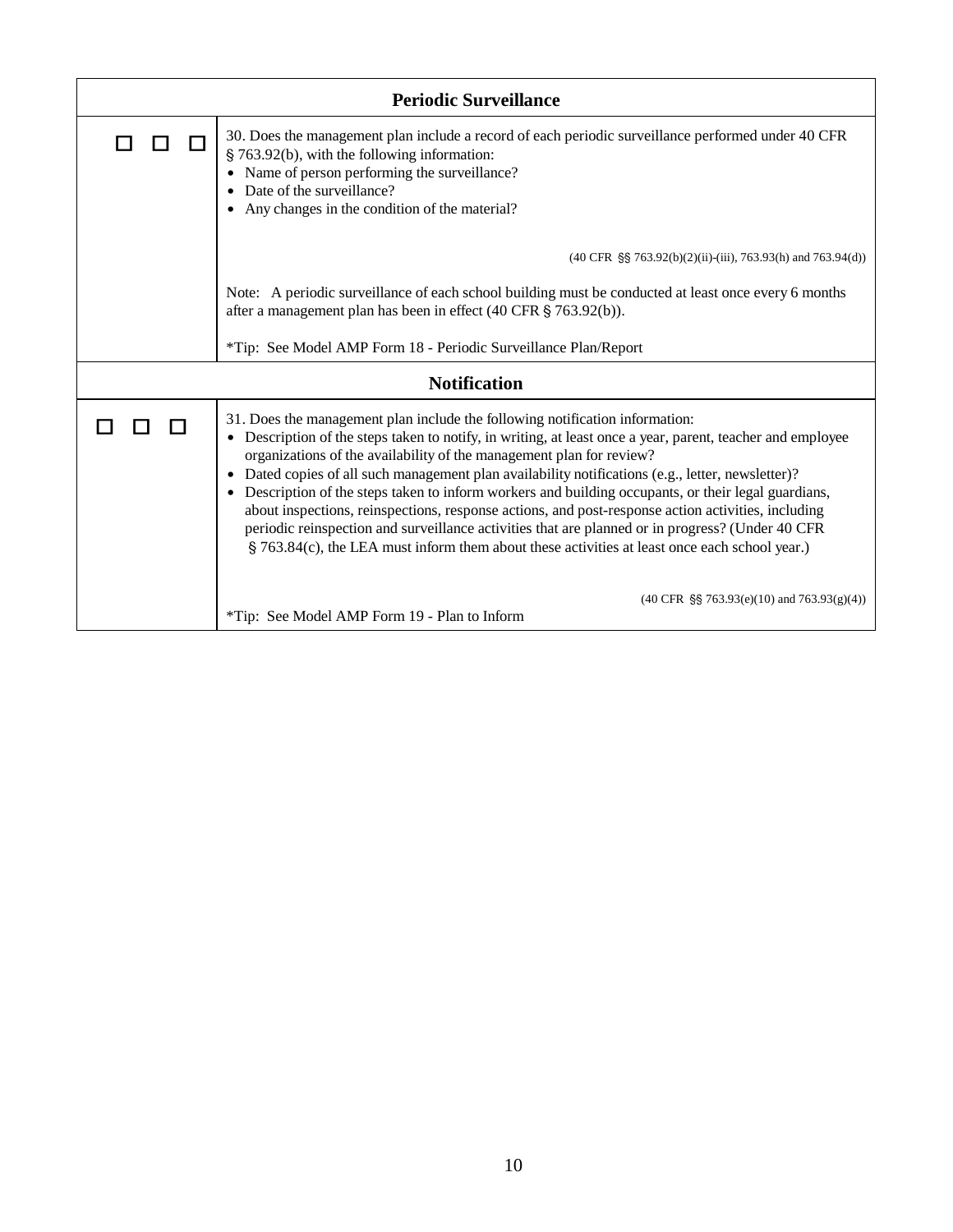## **Appendix A - Glossary**

Unless otherwise noted with an asterisk (\*), the following definitions contained in this Glossary can be found under 40 CFR § 763.83:

*Act* means the Toxic Substances Control Act (TSCA), 15 U.S.C. 2601, et seq.

*Accessible* when referring to asbestos-containing material means that the material is subject to disturbance by school building occupants or custodial or maintenance personnel in the course of their normal activities.

*Accredited* or *accreditation* when referring to a person or laboratory means that such person or laboratory is accredited in accordance with section 206 of Title II of the Act.

*Air erosion* means the passage of air over friable asbestos-containing building material (ACBM) which may result in the release of asbestos fibers.

*Asbestos* means the asbestiform varieties of: Chrysotile (serpentine); crocidolite (riebeckite); amosite (cummingtonitegrunerite); anthophyllite; tremolite; and actinolite.

*Asbestos-containing material* (ACM) when referring to school buildings means any material or product which contains more than 1 percent asbestos.

*Asbestos-containing building material* (ACBM) means surfacing ACM, thermal system insulation ACM, or miscellaneous ACM that is found in or on interior structural members or other parts of a school building.

*Asbestos debris* means pieces of ACBM that can be identified by color, texture, or composition, or means dust, if the dust is determined by an accredited inspector to be ACM.

*Damaged friable miscellaneous ACM* means friable miscellaneous ACM which has deteriorated or sustained physical injury such that the internal structure (cohesion) of the material is inadequate or, if applicable, which has delaminated such that its bond to the substrate (adhesion) is inadequate or which for any other reason lacks fiber cohesion or adhesion qualities. Such damage or deterioration may be illustrated by the separation of ACM into layers; separation of ACM from the substrate; flaking, blistering, or crumbling of the ACM surface; water damage; significant or repeated water stains, scrapes, gouges, mars or other signs of physical injury on the ACM. Asbestos debris originating from the ACBM in question may also indicate damage.

*Damaged friable surfacing ACM* means friable surfacing ACM which has deteriorated or sustained physical injury such that the internal structure (cohesion) of the material is inadequate or which has delaminated such that its bond to the substrate (adhesion) is inadequate, or which, for any other reason, lacks fiber cohesion or adhesion qualities. Such damage or deterioration may be illustrated by the separation of ACM into layers; separation of ACM from the substrate; flaking, blistering, or crumbling of the ACM surface; water damage; significant or repeated water stains, scrapes, gouges, mars or other signs of physical injury on the ACM. Asbestos debris originating from the ACBM in question may also indicate damage.

*Damaged or significantly damaged thermal system insulation ACM* means thermal system insulation ACM on pipes, boilers, tanks, ducts, and other thermal system insulation equipment where the insulation has lost its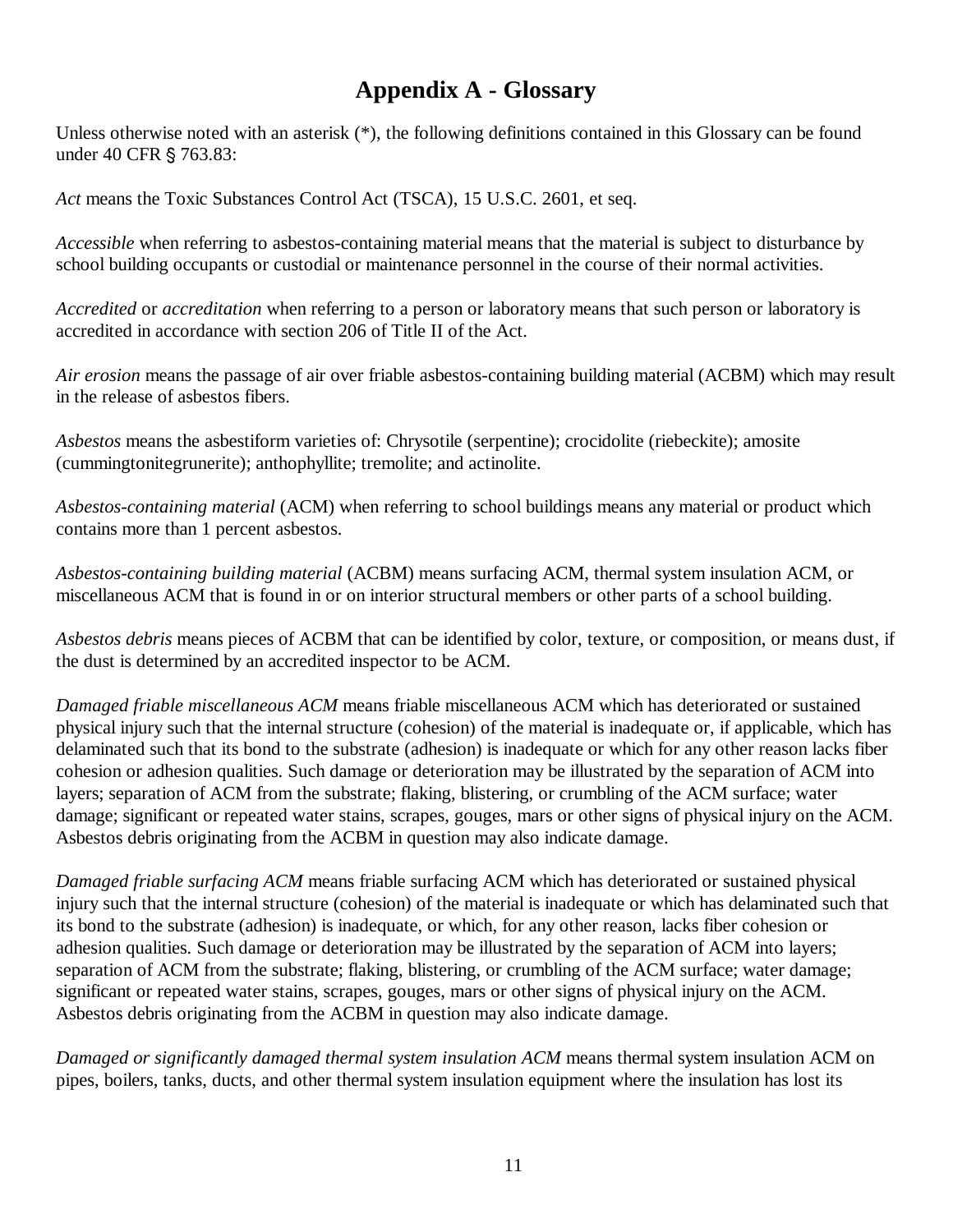structural integrity, or its covering, in whole or in part, is crushed, water-stained, gouged, punctured, missing, or not intact such that it is not able to contain fibers. Damage may be further illustrated by occasional punctures, gouges or other signs of physical injury to ACM; occasional water damage on the protective coverings/jackets; or exposed ACM ends or joints. Asbestos debris originating from the ACBM in question may also indicate damage.

*Designated Person* means a person appointed by the Local Education Agency (LEA), under 40 CFR § 763.84 (g), who is trained to ensure the proper implementation of AHERA in school buildings. \*

*Encapsulation* means the treatment of ACBM with a material that surrounds or embeds asbestos fibers in an adhesive matrix to prevent the release of fibers, as the encapsulant creates a membrane over the surface (bridging encapsulant) or penetrates the material and binds its components together (penetrating encapsulant).

*Enclosure* means an airtight, impermeable, permanent barrier around ACBM to prevent the release of asbestos fibers into the air.

*Fiber release episode* means any uncontrolled or unintentional disturbance of ACBM resulting in visible emission.

*Friable* when referring to material in a school building means that the material, when dry, may be crumbled, pulverized, or reduced to powder by hand pressure, and includes previously nonfriable material after such previously nonfriable material becomes damaged to the extent that when dry it may be crumbled, pulverized, or reduced to powder by hand pressure.

*Functional space* means a room, group of rooms, or homogeneous area (including crawl spaces or the space between a dropped ceiling and the floor or roof deck above), such as classroom(s), a cafeteria, gymnasium, hallway(s), designated by a person accredited to prepare management plans, design abatement projects, or conduct response actions.

*High-efficiency particulate air* (HEPA) refers to a filtering system capable of trapping and retaining at least 99.97 percent of all monodispersed particles 0.3 µm in diameter or larger.

*Homogeneous area* means an area of surfacing material, thermal system insulation material, or miscellaneous material that is uniform in color and texture.

*Local education agency* (LEA) means: (1) Any local educational agency as defined in section 198 of the Elementary and Secondary Education Act of 1965 (20 U.S.C. 3381). (2) The owner of any nonpublic, nonprofit elementary, or secondary school building. (3) The governing authority of any school operated under the defense dependent's education system provided for under the Defense Dependents' Education Act of 1978 (20 U.S.C. 921, et seq.).

*Miscellaneous ACM* means miscellaneous material that is ACM in a school building.

*Miscellaneous material* means interior building material on structural components, structural members or fixtures, such as floor and ceiling tiles, and does not include surfacing material or thermal system insulation.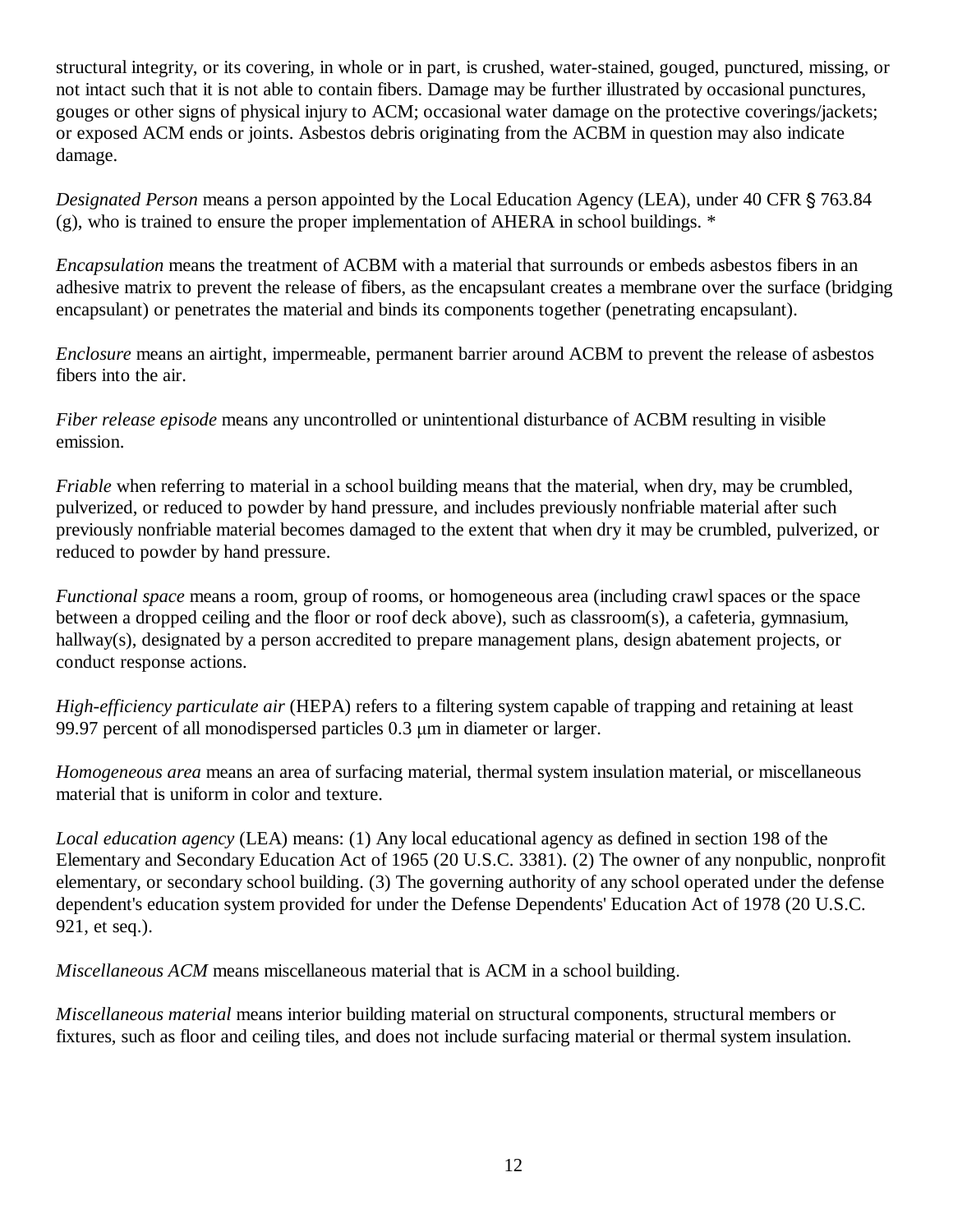*Nonfriable* means material in a school building which when dry may not be crumbled, pulverized, or reduced to powder by hand pressure.

*Operations and maintenance program* means a program of work practices to maintain friable ACBM in good condition, ensure clean up of asbestos fibers previously released, and prevent further release by minimizing and controlling friable ACBM disturbance or damage.

*Phase contrast microscopy* (PCM) refers to the procedure outlined in NIOSH Method 7400 for the evaluation of fibers in air samples.\*

*Polarized light microscopy* (PLM) refers to the method outlined in 40 CFR § 763, Appendix E to Subpart E, for the identification of asbestos in bulk samples.\*

*Potential damage* means circumstances in which: (1) Friable ACBM is in an area regularly used by building occupants, including maintenance personnel, in the course of their normal activities. (2) There are indications that there is a reasonable likelihood that the material or its covering will become damaged, deteriorated, or delaminated due to factors such as changes in building use, changes in operations and maintenance practices, changes in occupancy, or recurrent damage.

*Potential significant damage* means circumstances in which: (1) Friable ACBM is in an area regularly used by building occupants, including maintenance personnel, in the course of their normal activities. (2) There are indications that there is a reasonable likelihood that the material or its covering will become significantly damaged, deteriorated, or delaminated due to factors such as changes in building use, changes in operations and maintenance practices, changes in occupancy, or recurrent damage. (3) The material is subject to major or continuing disturbance, due to factors including, but not limited to, accessibility or, under certain circumstances, vibration or air erosion.

*Preventive measures* means actions taken to reduce disturbance of ACBM or otherwise eliminate the reasonable likelihood of the material's becoming damaged or significantly damaged.

*Removal* means the taking out or the stripping of substantially all ACBM from a damaged area, a functional space, or a homogeneous area in a school building.

*Repair* means returning damaged ACBM to an undamaged condition or to an intact state so as to prevent fiber release.

*Response action* means a method, including removal, encapsulation, enclosure, repair, operations and maintenance, that protects human health and the environment from friable ACBM.

*Routine maintenance area* means an area, such as a boiler room or mechanical room, that is not normally frequented by students and in which maintenance employees or contract workers regularly conduct maintenance activities.

*School* means any elementary or secondary school as defined in section 198 of the Elementary and Secondary Education Act of 1965 (20 U.S.C. 2854).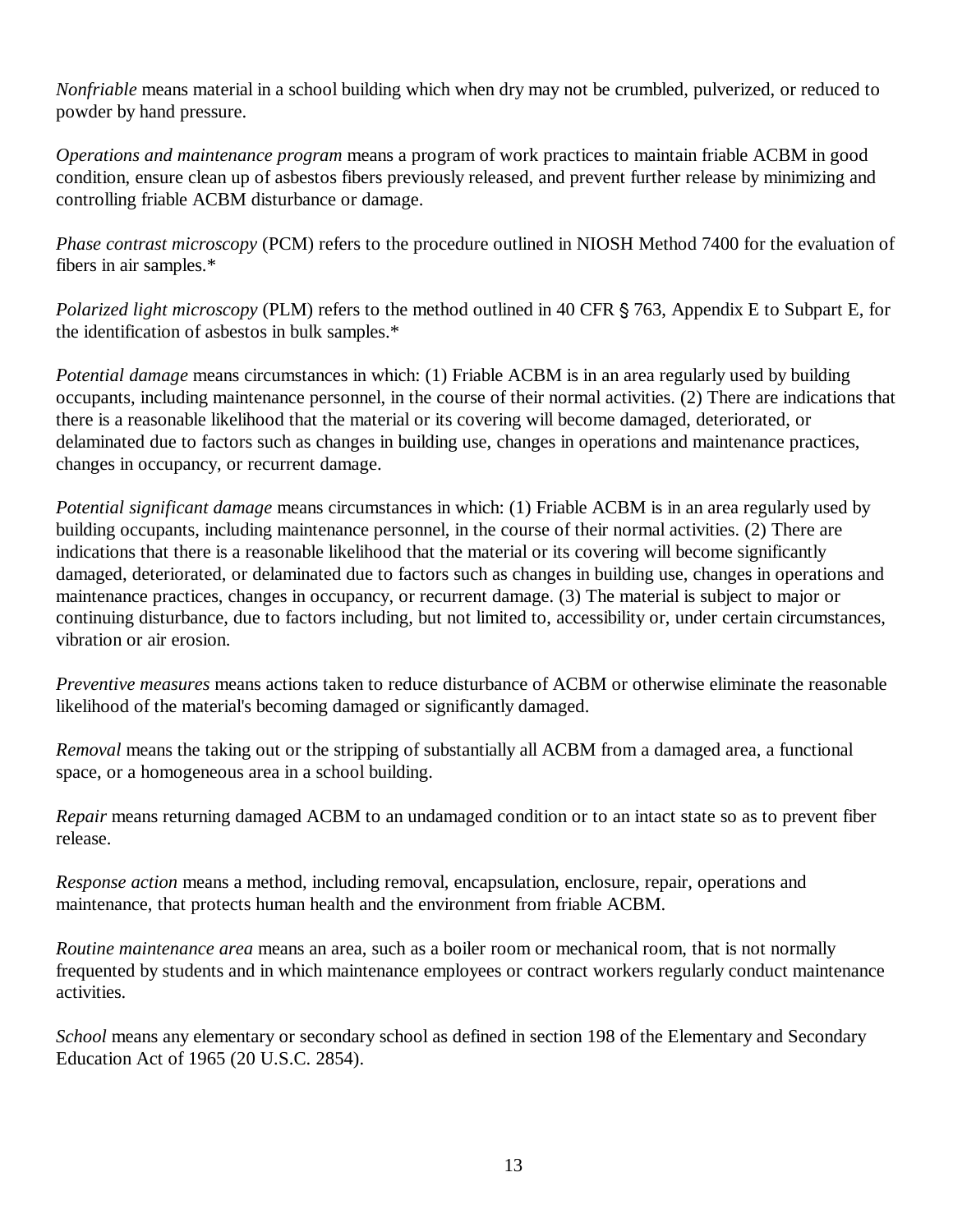*School building* means: (1) Any structure suitable for use as a classroom, including a school facility such as a laboratory, library, school eating facility, or facility used for the preparation of food. (2) Any gymnasium or other facility which is specially designed for athletic or recreational activities for an academic course in physical education. (3) Any other facility used for the instruction or housing of students or for the administration of educational or research programs. (4) Any maintenance, storage, or utility facility, including any hallway, essential to the operation of any facility described in this definition of "school building" under paragraphs (1), (2), or (3). (5) Any portico or covered exterior hallway or walkway. (6) Any exterior portion of a mechanical system used to condition interior space.

*Significantly damaged friable miscellaneous ACM* means damaged friable miscellaneous ACM where the damage is extensive and severe.

*Significantly damaged friable surfacing ACM* means damaged friable surfacing ACM in a functional space where the damage is extensive and severe.

*State* means a State, the District of Columbia, the Commonwealth of Puerto Rico, Guam, American Samoa, the Northern Marianas, the Trust Territory of the Pacific Islands, and the Virgin Islands.

*Surfacing ACM* means surfacing material that is ACM.

*Surfacing material* means material in a school building that is sprayed-on, troweled-on, or otherwise applied to surfaces, such as acoustical plaster on ceilings and fireproofing materials on structural members, or other materials on surfaces for acoustical, fireproofing, or other purposes.

*Thermal system insulation* (TSI) means material in a school building applied to pipes, fittings, boilers, breeching, tanks, ducts, or other interior structural components to prevent heat loss or gain, or water condensation, or for other purposes.

*Thermal system insulation ACM* means thermal system insulation that is ACM.

*Transmission electron microscopy* (TEM) refers to the method outlined in 40 CFR § 763, Appendix A to Subpart E, for the identification of asbestos in air samples.\*

*Vibration* means the periodic motion of friable ACBM which may result in the release of asbestos fibers.